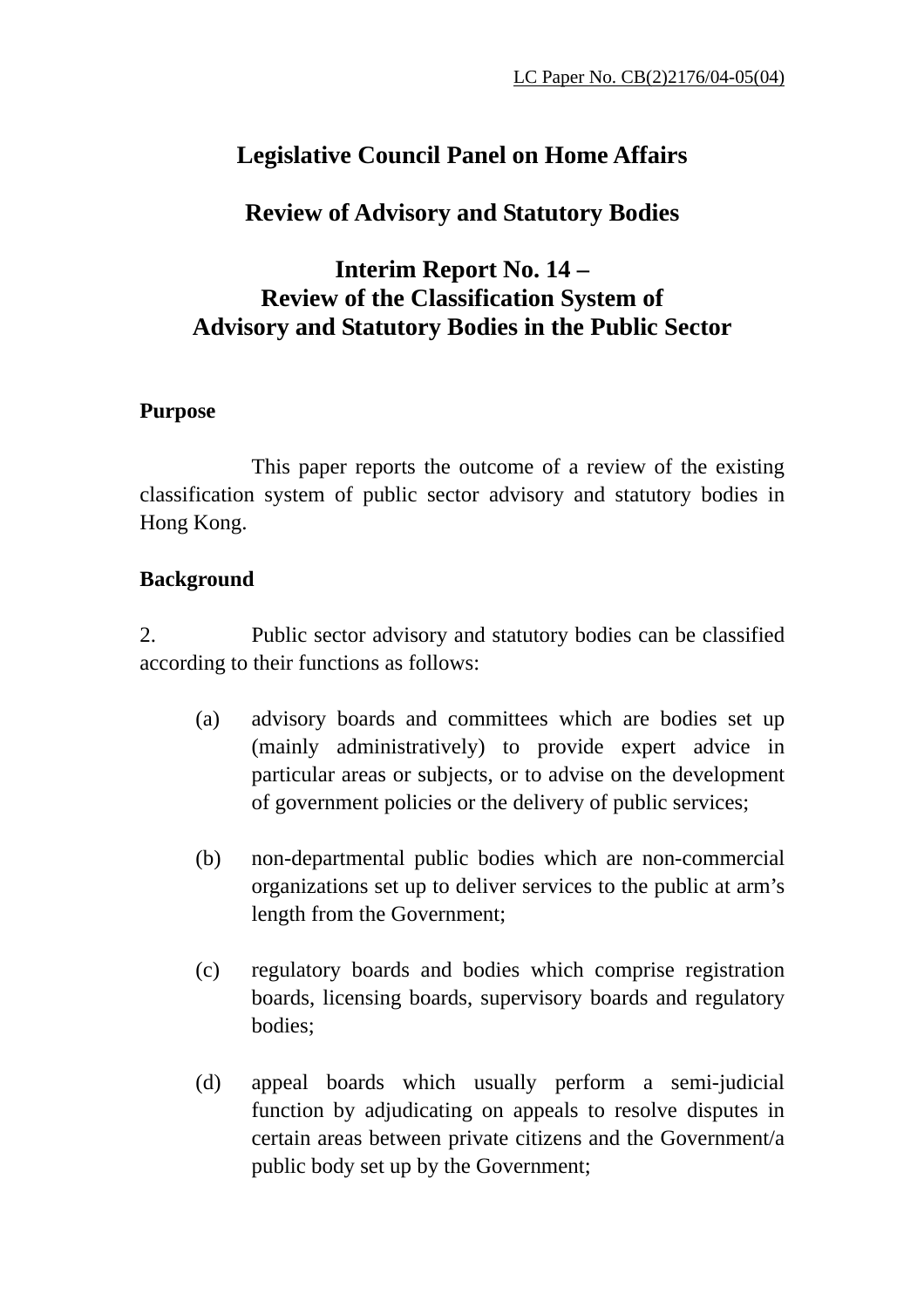- (e) advisory and management boards of trusts, funds and funding schemes which advise on the investment of trust funds or the allocation of trust funds for specific use; manage trust properties and invest trust funds; or advise on the management of funding schemes;
- (f) public corporations which are commercial entities set up by law to provide goods or services; and
- (g) miscellaneous boards and committees.

3. Under the present classification system, there are 509 public sector boards and committees, of which 229 are statutory and 280 are non-statutory. Statutory bodies are those that are set up by enabling legislation. Non-statutory bodies are those that are set up administratively, and most of them are advisory bodies.

4. A breakdown of the 509 advisory and statutory boards by type is at **Annex 1**.

### **The Review**

5. The purpose of the review is to streamline and rationalize the existing classification of public sector advisory and statutory bodies. Of the existing 509 public sector boards/committees, 124 are district-based advisory boards/committees, including 18 District Councils (DCs), 70 Area Committees (ACs), 18 District Fight Crime Committees (DFCCs) and 18 District Fire Safety Committees (DFSCs).

### District Councils

6. District Boards were first set up under the District Boards Ordinance in 1982 and later renamed District Councils in 2000 to reflect their enhanced functions in district administration. Since their establishment, they have been playing an essential advisory role on district matters and territory-wide issues. Apart from reflecting public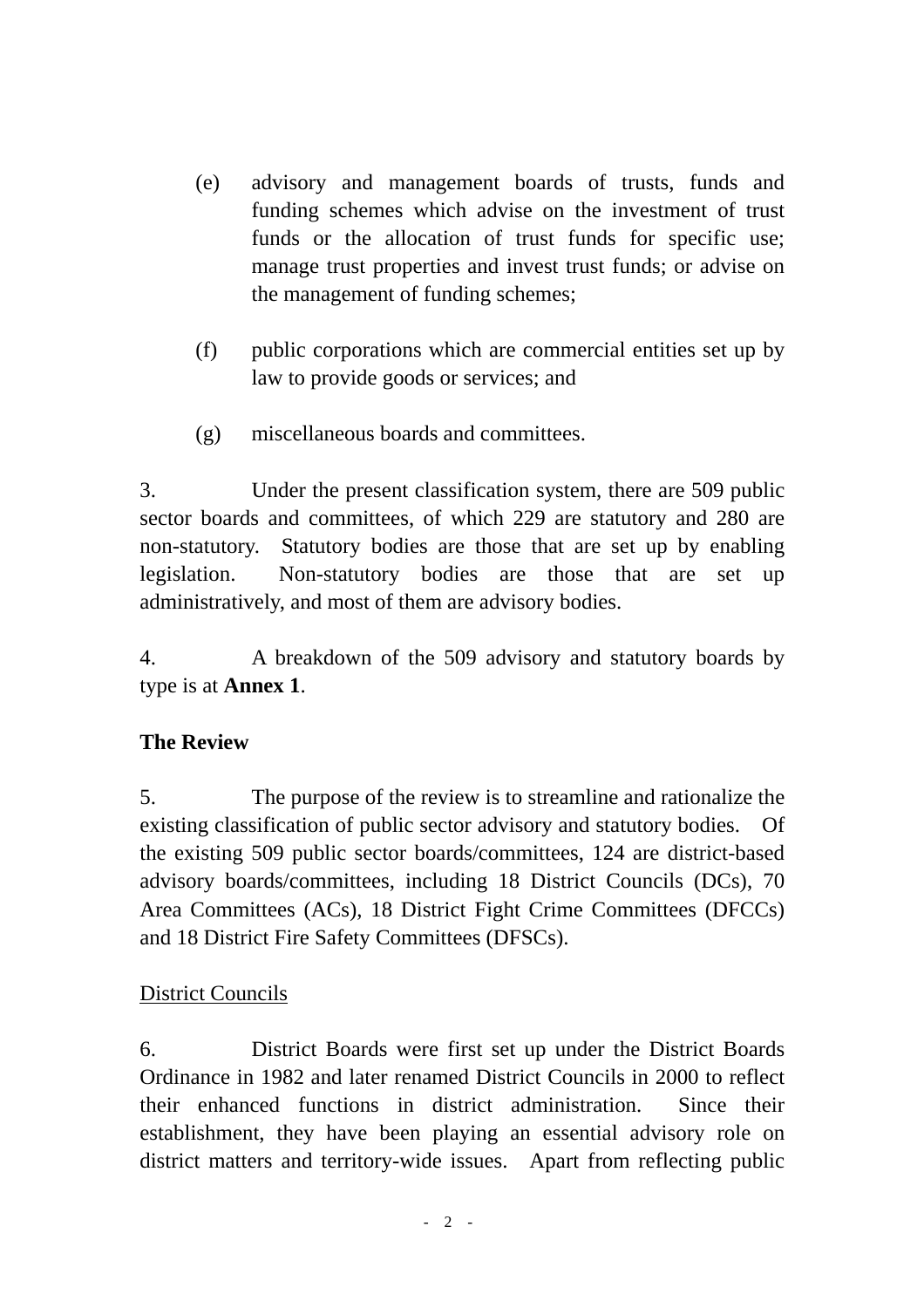opinion and promoting community building, DCs also play an instrumental role in monitoring the delivery of public services and promoting Government initiatives at the district level. The terms of reference of a DC are at **Annex 2**.

Area Committees, District Fight Crime Committees and District Fire Safety Committees

7. The 106 district-based committees (namely, ACs, DFCCs and DFSCs) complement the work of DCs in implementing the District Administration Scheme by promoting public participation in district affairs and fostering among Hong Kong people a sense of belonging and mutual care. These committees play an important role in identifying and addressing issues of local concern and organizing various publicity campaigns and community building activities at the district level to promote greater public awareness of various themes such as crime prevention and fire safety. DC members have been participating actively in the work of these committees, and have forged a strong link between these committees and DCs. The views expressed by members of these district-based committees on local issues are channeled to DCs for follow-up action when the need arises. The terms of reference of these district-based committees are at **Annex 3**.

#### **Recommendation**

8. DCs are the principal district-based advisory bodies and constitute the key component of the District Administration Scheme. On the other hand, the work of ACs, DFCCs and DFSCs is mainly activity-oriented and often focuses on specific local issues. These district-based committees are quite different in nature from the other organizations which are currently classified as public sector advisory bodies. We recommend removing ACs, DFCCs and DFSCs from the list of public sector advisory and statutory bodies so as to streamline and rationalize the existing classification system for these bodies. DCs would continue to be classified as public sector advisory bodies.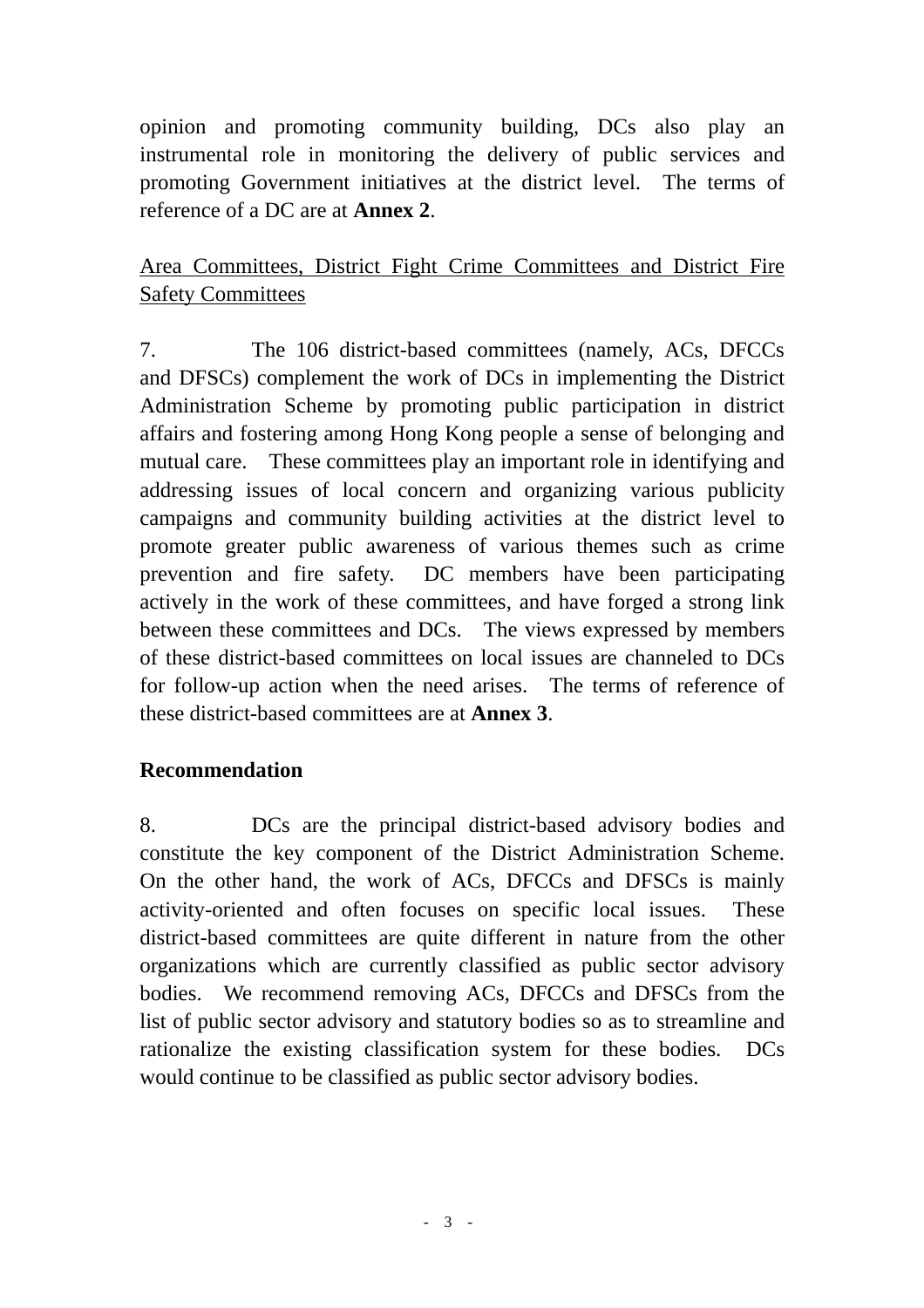9. Under this new classification system, the number of public sector advisory and statutory bodies would be reduced to 403. A full list of public sector advisory and statutory bodies under the new classification is at **Annex 4**.

### **Advice Sought**

10. Members are invited to note the content of this paper.

Home Affairs Bureau July 2005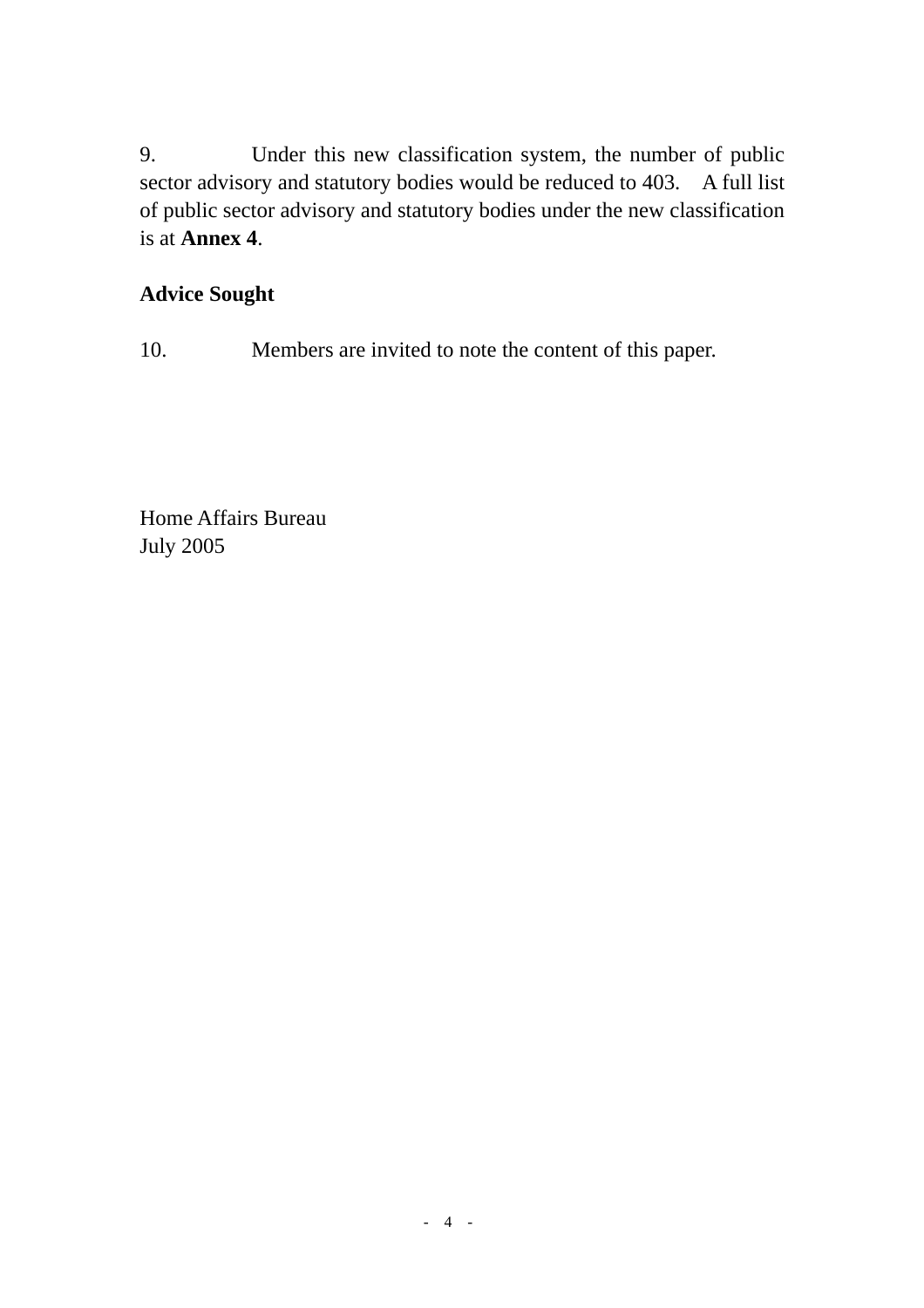| <b>Type of Advisory and Statutory Bodies</b>                                 | <b>Statutory</b> | Non-<br>statutory | <b>Total</b> |
|------------------------------------------------------------------------------|------------------|-------------------|--------------|
| <b>Advisory Boards and Committee</b>                                         | 48               | 239               | 287          |
| Non-departmental Public Bodies                                               | 14               | 1                 | 15           |
| <b>Regulatory Boards and Bodies</b>                                          | 48               | $\overline{0}$    | 48           |
| <b>Appeal Boards</b>                                                         | 54               | 5                 | 59           |
| Advisory and Management Boards of<br><b>Trusts/Funds and Funding Schemes</b> | 44               | 30                | 74           |
| Public Corporation                                                           | 5                | 0                 | 5            |
| <b>Miscellaneous Boards and Committees</b>                                   | 16               | 5                 | 21           |
| Total                                                                        | 229              | 280               | 509          |

# **Number of Advisory and Statutory Bodies as at 30 June 2005**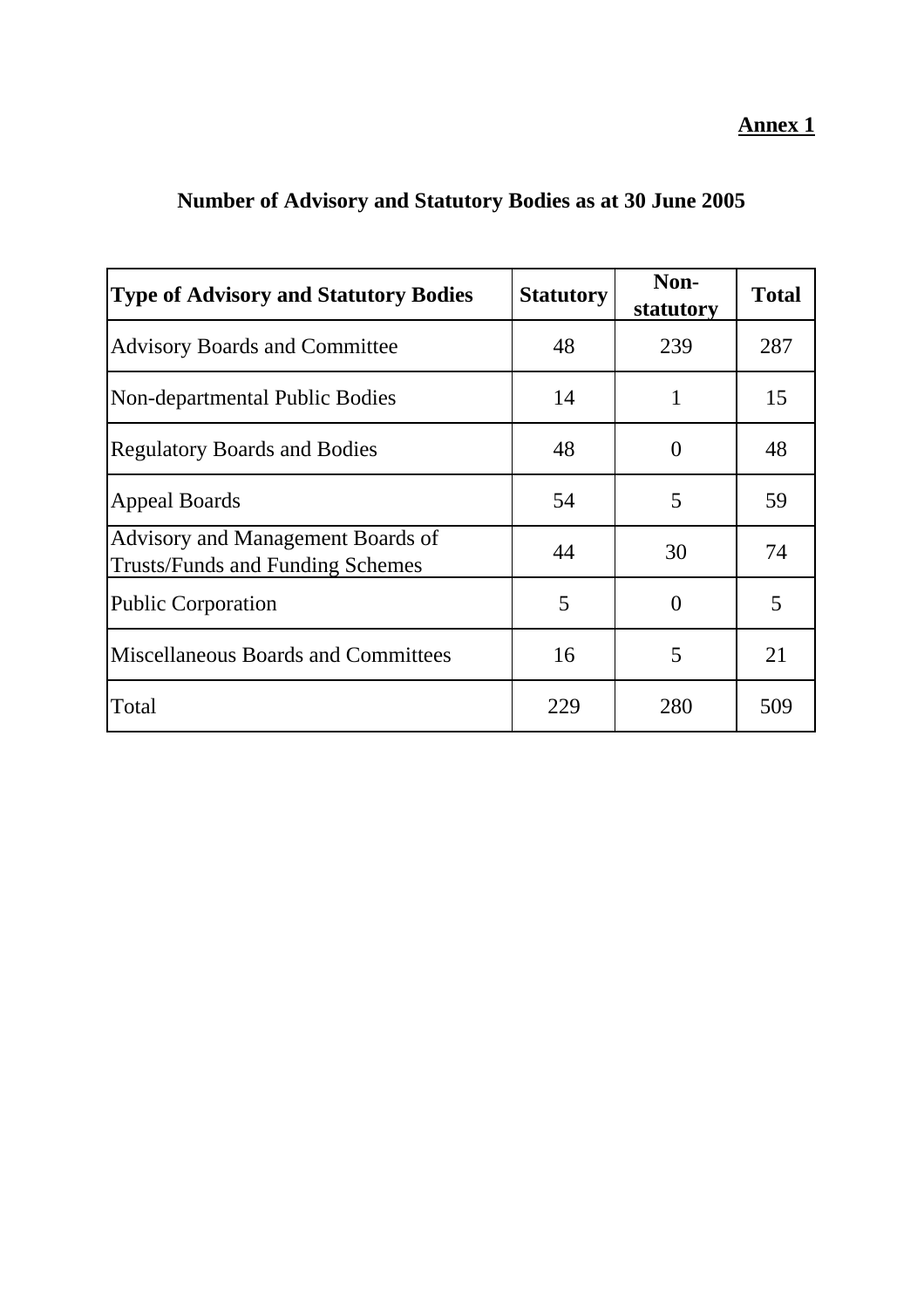#### **Terms of Reference of District Council**

#### **District Council**

- (a) To advise the Government on
	- (i) matters affecting the well-being of the people in the district;
	- (ii) the provision and use of public facilities and services within the district;
	- (iii) the adequacy and priorities of Government programmes for the district;
	- (iv) the use of public funds allocated to the district for local public works and community activities;
- (b) Where funds are made available for the purpose, to undertake
	- (i) environmental improvements within the district;
	- (ii) the promotion of recreational and cultural activities within the district;
	- (iii) community activities within the district.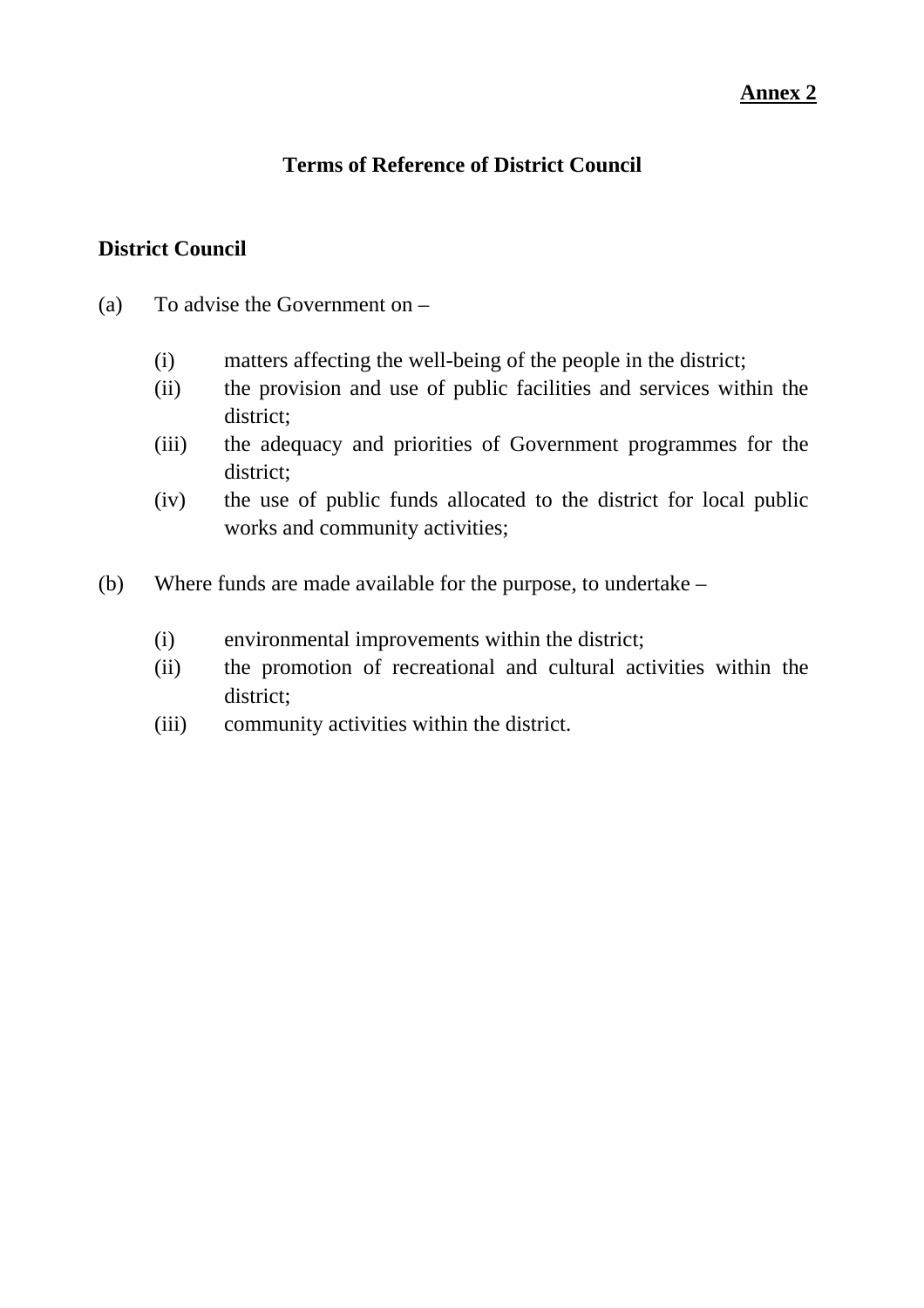### **Terms of Reference of Area Committee, District Fight Crime Committee and District Fire Safety Committee**

#### **I. Area Committee**

- (a) To promote public participation in district affairs;
- (b) To advise and assist in the organization of community involvement activities and the implementation of government-sponsored initiatives;
- (c) To offer advice on issues of a localized nature affecting the area;
- (d) To promote a sense of community spirit among residents and local organizations in the area;
- (e) To act as a forum for the discussion of matters of public interest and to provide feedback on them;
- (f) To support the implementation of district administration in the area.

#### **II. District Fight Crime Committees**

- (a) To keep under review the state of crime and law enforcement in the district and suggest priorities as seen by the public;
- (b) To co-ordinate all district efforts to assist the Police to combat crime and to reduce illicit drug dealing;
- (c) To promote good relationship between the Police and members of the public at district level;
- (d) To advise the Fight Crime Committee on administrative and community involvement measures to combat crime.

### **III. District Fire Safety Committee**

- (a) To enhance community involvement in promoting fire safety and related building safety problems in buildings;
- (b) To enhance public education and publicity on fire safety and related building safety problems;
- (c) To co-organize publicity activities with the District Councils and other local organizations;
- (d) To promote and help organize fire drills in buildings with the co-operation of Owners Corporations, Mutual Aid Committees, Property Management Companies and owners.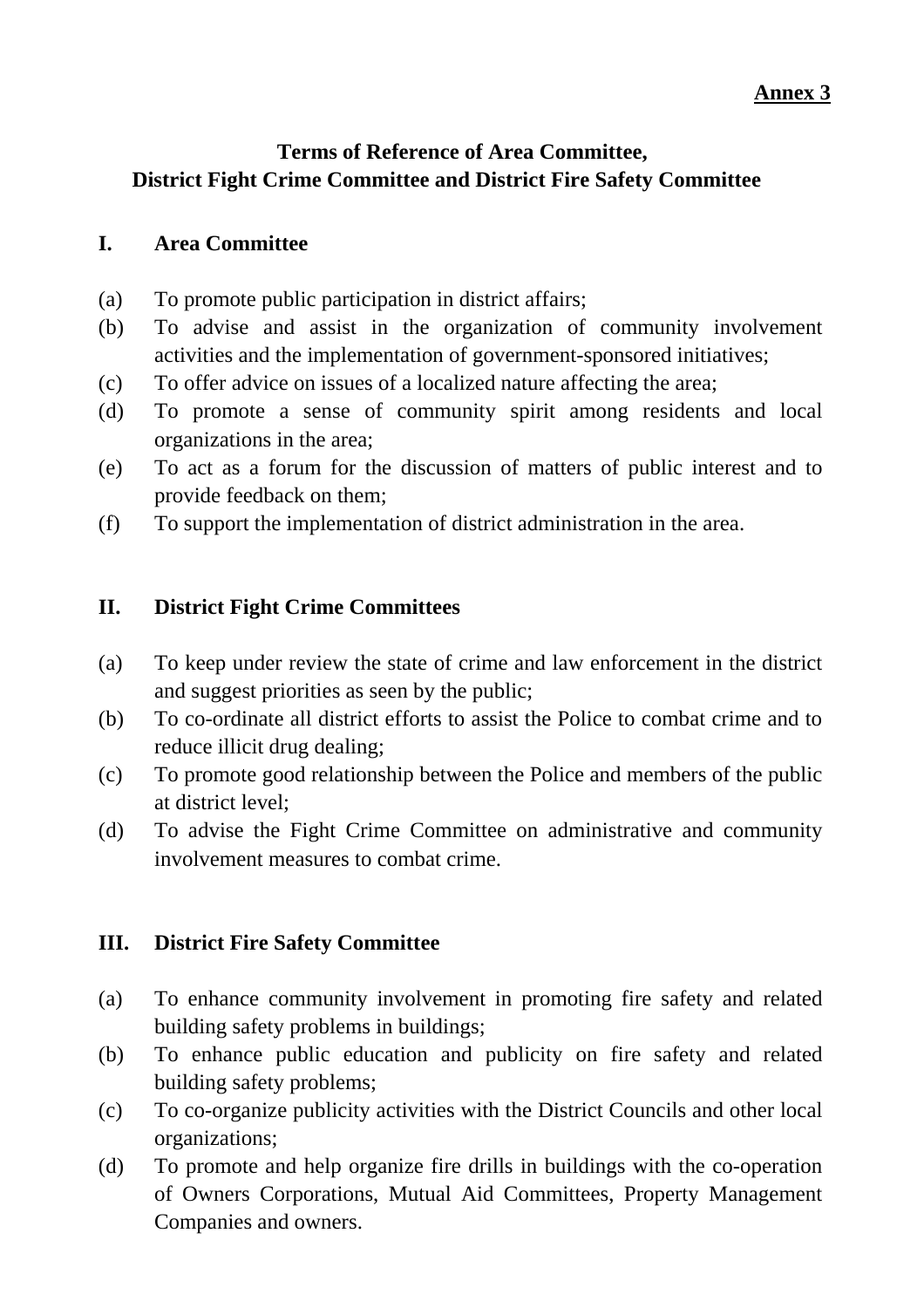## **List of Advisory and Statutory Bodies**

# **I. Advisory Boards and Committees**

| No.            | <b>Name of Body</b>                                                                                     | <b>Status</b> |
|----------------|---------------------------------------------------------------------------------------------------------|---------------|
| $\mathbf{1}$   | <b>Accreditation Advisory Board</b>                                                                     | Non-statutory |
| $\overline{2}$ | <b>Action Committee Against Narcotics</b>                                                               | Non-statutory |
| 3              | Advisory Committee on Agriculture and Fisheries                                                         | Non-statutory |
| $\overline{4}$ | <b>Advisory Committee on Barrier Free Access</b>                                                        | Non-statutory |
| 5              | Advisory Committee on Code of Practice for Recognized Certification<br>Authorities                      | Non-statutory |
| 6              | Advisory Committee on Corruption of the ICAC                                                            | Non-statutory |
| $\overline{7}$ | Advisory Committee on Human Resources Development in the<br><b>Financial Services Sector</b>            | Non-statutory |
| 8              | Advisory Committee on Post-office Employment for Principal Officials<br>under the Accountability System | Non-statutory |
| 9              | <b>Advisory Committee on Post-retirement Employment</b>                                                 | Non-statutory |
| 10             | Advisory Committee on Social Work Training and Manpower Planning                                        | Non-statutory |
| 11             | Advisory Committee on Teacher Education and Qualifications                                              | Non-statutory |
| 12             | Advisory Committee on the Admission Scheme for Mainland Talents<br>and Professionals                    | Non-statutory |
| 13             | Advisory Committee on the Appearance of Bridges and Associated<br><b>Structures</b>                     | Non-statutory |
| 14             | Advisory Committee on the Placement of Pupils                                                           | Non-statutory |
| 15             | Advisory Committee on the Quality of Water Supplies                                                     | Non-statutory |
| 16             | <b>Advisory Committee on Travel Agents</b>                                                              | Statutory     |
| 17             | Advisory Council on Food and Environmental Hygiene                                                      | Non-statutory |
| 18             | Advisory Council on the Environment                                                                     | Non-statutory |
| 19             | <b>Advisory Group on Waste Management Facilities</b>                                                    | Non-statutory |
| 20             | Advisory Management Committee of the Hong Kong Teachers' Centre                                         | Non-statutory |
| 21             | <b>Animal Welfare Advisory Group</b>                                                                    | Non-statutory |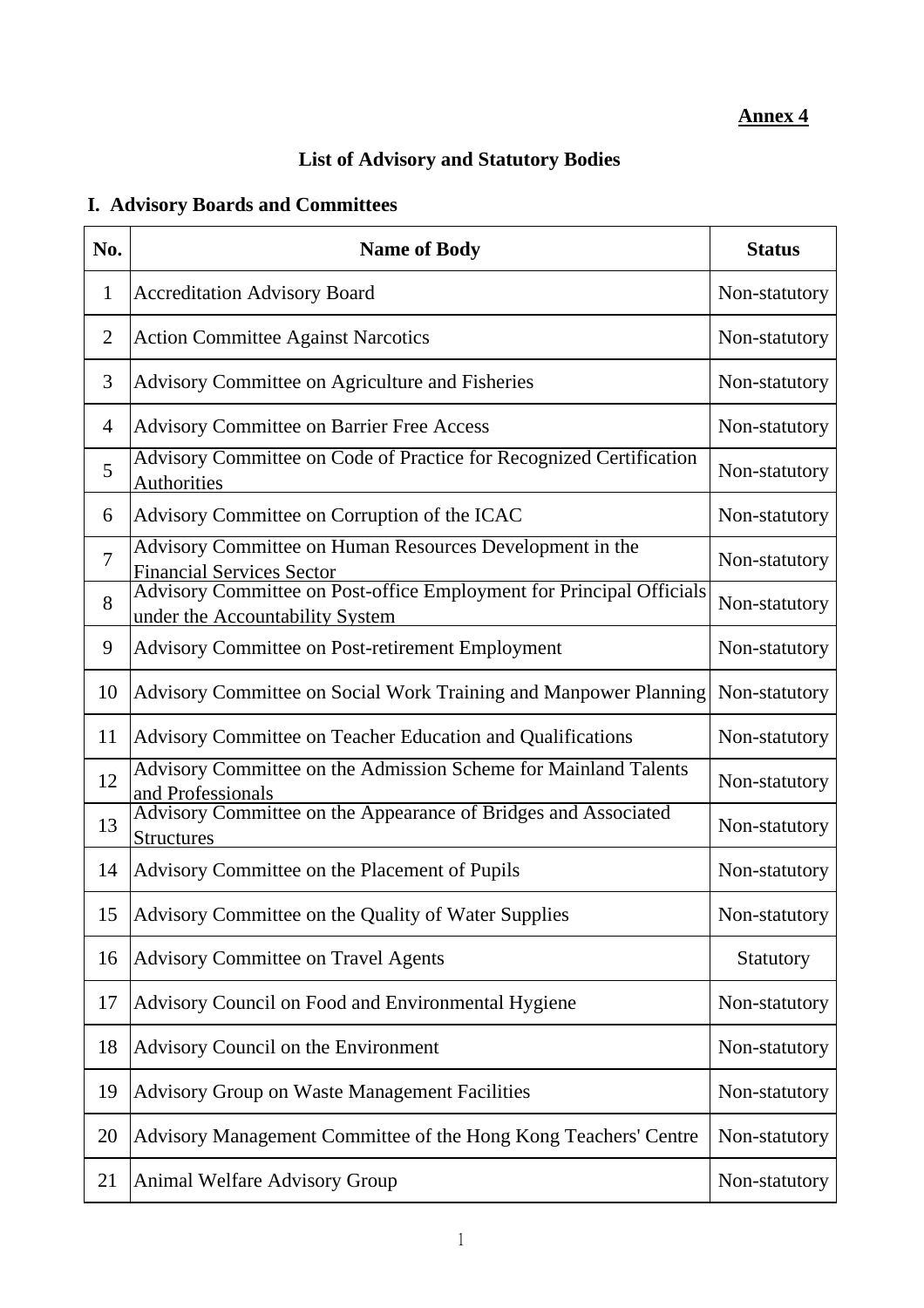| 22 | <b>Antiquities Advisory Board</b>                                                        | Statutory     |
|----|------------------------------------------------------------------------------------------|---------------|
| 23 | Assessment Panel of Design Support Programme under the Design<br><b>Smart Initiative</b> | Non-statutory |
| 24 | <b>Aviation Advisory Board</b>                                                           | Non-statutory |
| 25 | <b>Aviation Security Committee</b>                                                       | Statutory     |
| 26 | <b>Banking Advisory Committee</b>                                                        | Statutory     |
| 27 | <b>Basic Law Promotion Steering Committee</b>                                            | Non-statutory |
| 28 | <b>Board of Inland Revenue</b>                                                           | Statutory     |
| 29 | <b>Board of Scientific Advisors</b>                                                      | Non-statutory |
| 30 | <b>Building Contractors Committee</b>                                                    | Non-statutory |
| 31 | <b>Cantonese Opera Advisory Committee</b>                                                | Non-statutory |
| 32 | <b>Certification Co-ordination Committee</b>                                             | Non-statutory |
| 33 | Certifying Body of Hong Kong-Canada Film and TV Co-production                            | Non-statutory |
| 34 | <b>Chief Executive's Council of International Advisers</b>                               | Non-statutory |
| 35 | <b>Chinese Language Interface Advisory Committee</b>                                     | Non-statutory |
| 36 | Citizens Advisory Committee on Community Relations of the ICAC                           | Non-statutory |
| 37 | Civil Service Training and Development Advisory Board                                    | Non-statutory |
| 38 | <b>Commission on Poverty</b>                                                             | Non-statutory |
| 39 | <b>Commission on Strategic Development</b>                                               | Non-statutory |
| 40 | <b>Commission on Youth</b>                                                               | Non-statutory |
| 41 | Committee on Boating and Yachting                                                        | Non-statutory |
| 42 | <b>Committee on Child Abuse</b>                                                          | Non-statutory |
| 43 | Committee on Community Support for Rehabilitated Offenders                               | Non-statutory |
| 44 | Committee on Home-School Co-operation                                                    | Non-statutory |
| 45 | <b>Committee on Libraries</b>                                                            | Non-statutory |
| 46 | <b>Committee on Museums</b>                                                              | Non-statutory |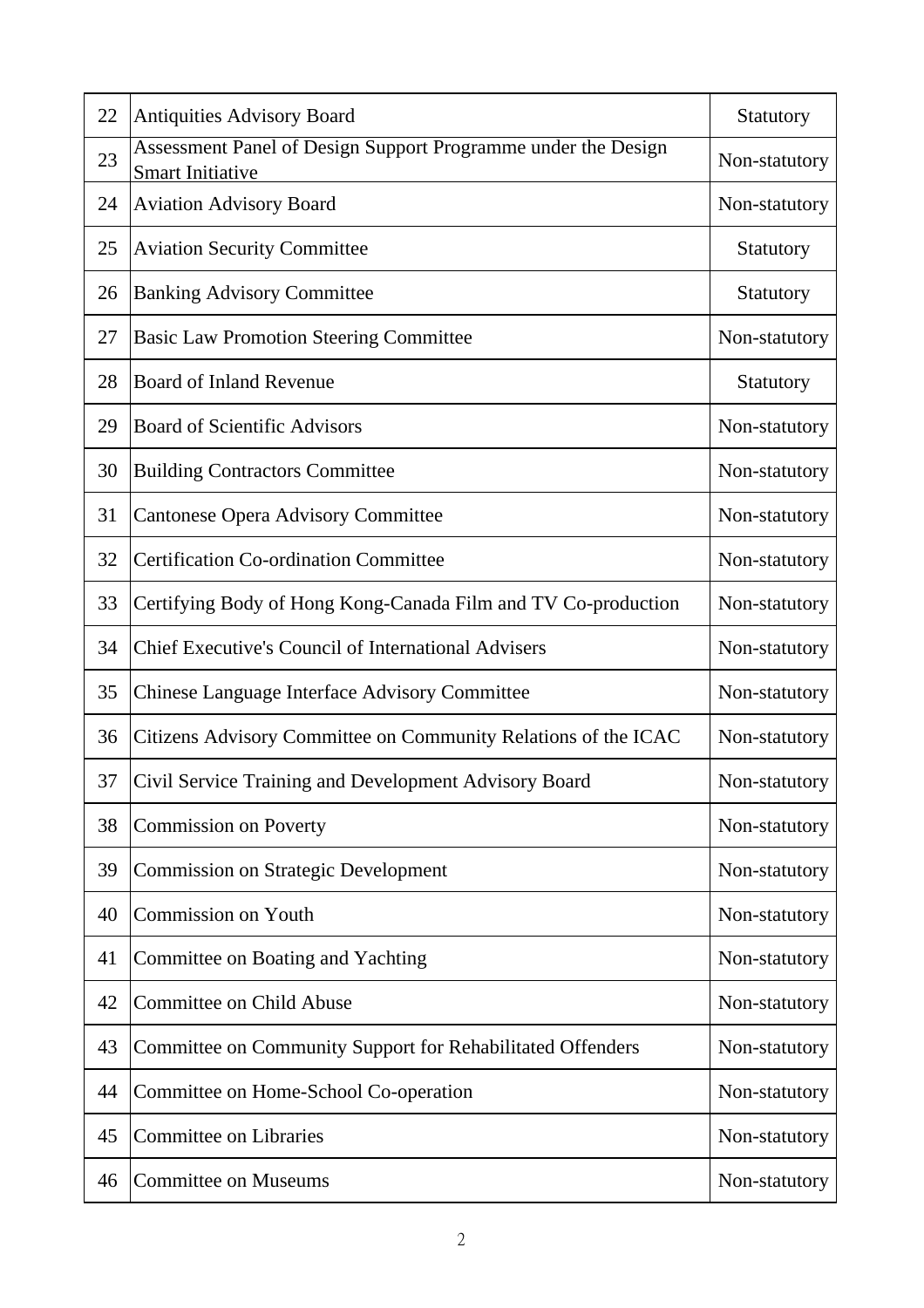| 47 | <b>Committee on Performing Arts</b>                  | Non-statutory |
|----|------------------------------------------------------|---------------|
| 48 | Committee on Services for Youth at Risk              | Non-statutory |
| 49 | Committee on the Promotion of Civic Education        | Non-statutory |
| 50 | Committee on the Promotion of Racial Harmony         | Non-statutory |
| 51 | <b>Community Sports Committee</b>                    | Non-statutory |
| 52 | <b>Community Youth Club Council</b>                  | Non-statutory |
| 53 | Consultative Committee, Ship Personnel Management    | Non-statutory |
| 54 | <b>Consulting Engineers' Committee</b>               | Non-statutory |
| 55 | Corruption Prevention Advisory Committee of the ICAC | Non-statutory |
| 56 | <b>Council for Sustainable Development</b>           | Non-statutory |
| 57 | Council on Professional Conduct in Education         | Non-statutory |
| 58 | <b>Country and Marine Parks Board</b>                | Statutory     |
| 59 | <b>Curriculum Development Council</b>                | Non-statutory |
| 60 | Dangerous Goods Standing Committee                   | Non-statutory |
| 61 | Deposit-taking Companies Advisory Committee          | Statutory     |
| 62 | Digital 21 Strategy Advisory Committee               | Non-statutory |
| 63 | District Council, Central & Western                  | Statutory     |
| 64 | District Council, Eastern                            | Statutory     |
| 65 | District Council, Islands                            | Statutory     |
| 66 | District Council, Kowloon City                       | Statutory     |
| 67 | District Council, Kwai Tsing                         | Statutory     |
| 68 | District Council, Kwun Tong                          | Statutory     |
| 69 | District Council, North                              | Statutory     |
| 70 | District Council, Sai Kung                           | Statutory     |
| 71 | District Council, Sha Tin                            | Statutory     |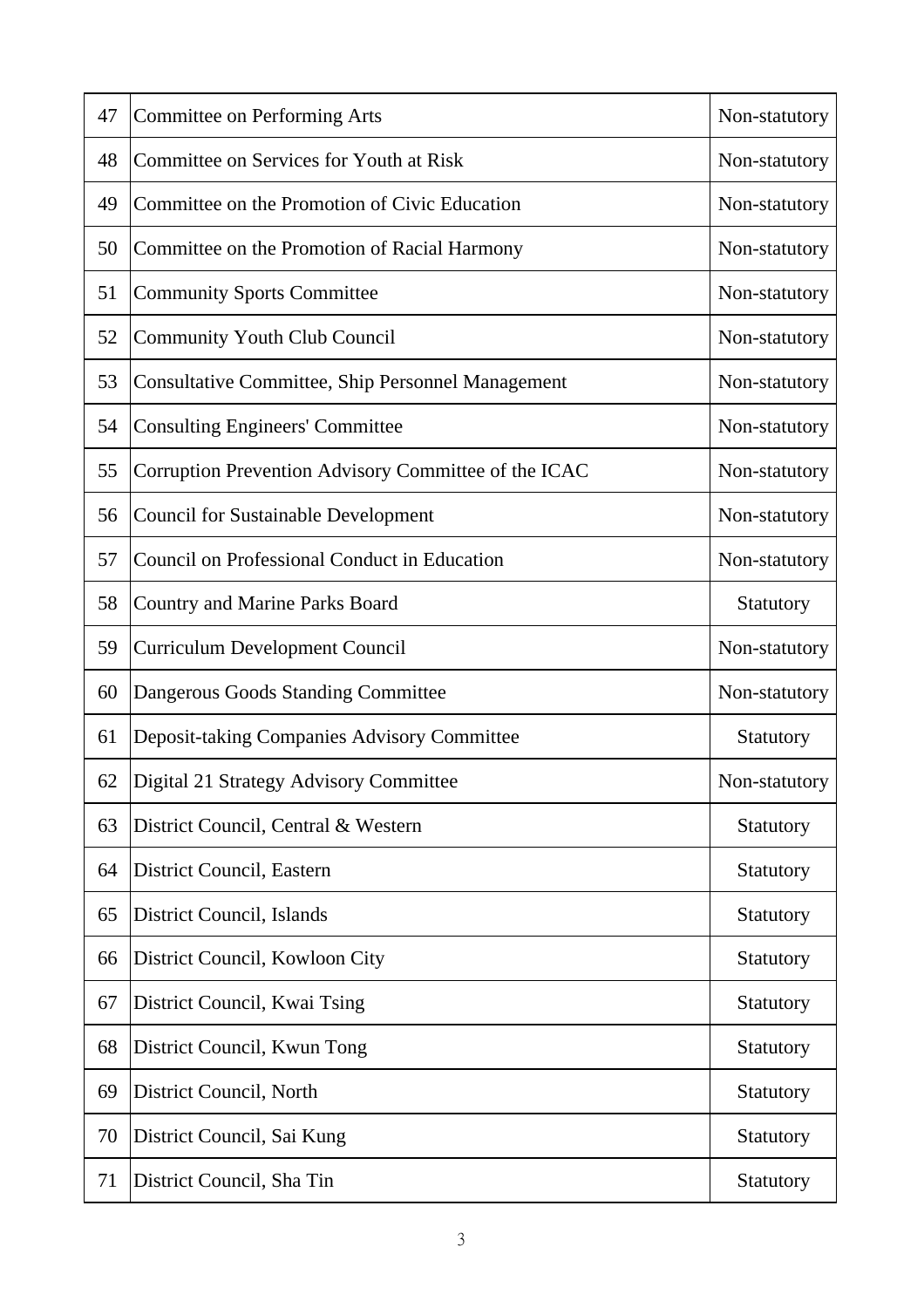| 72 | District Council, Sham Shui Po                    | Statutory     |
|----|---------------------------------------------------|---------------|
| 73 | District Council, Southern                        | Statutory     |
| 74 | District Council, Tai Po                          | Statutory     |
| 75 | District Council, Tsuen Wan                       | Statutory     |
| 76 | District Council, Tuen Mun                        | Statutory     |
| 77 | District Council, Wan Chai                        | Statutory     |
| 78 | District Council, Wong Tai Sin                    | Statutory     |
| 79 | District Council, Yau Tsim Mong                   | Statutory     |
| 80 | District Council, Yuen Long                       | Statutory     |
| 81 | <b>Economic and Employment Council</b>            | Non-statutory |
| 82 | <b>Education Commission</b>                       | Non-statutory |
| 83 | <b>Elderly Commission</b>                         | Non-statutory |
| 84 | <b>Electrical Safety Advisory Committee</b>       | Non-statutory |
| 85 | <b>Elite Sports Committee</b>                     | Non-statutory |
| 86 | <b>Endangered Species Advisory Committee</b>      | Statutory     |
| 87 | <b>Energy Advisory Committee</b>                  | Non-statutory |
| 88 | <b>Environmental Campaign Committee</b>           | Non-statutory |
| 89 | <b>Fight Crime Committee</b>                      | Non-statutory |
| 90 | Film Services Advisory Committee                  | Non-statutory |
| 91 | <b>Fire Safety Vetting Committee</b>              | Non-statutory |
| 92 | <b>Fish Marketing Advisory Board</b>              | Statutory     |
| 93 | Football Betting and Lotteries Commission         | Statutory     |
| 94 | <b>Gas Safety Advisory Committee</b>              | Statutory     |
| 95 | <b>Greater Pearl River Delta Business Council</b> | Non-statutory |
| 96 | Harbour-front Enhancement Committee               | Non-statutory |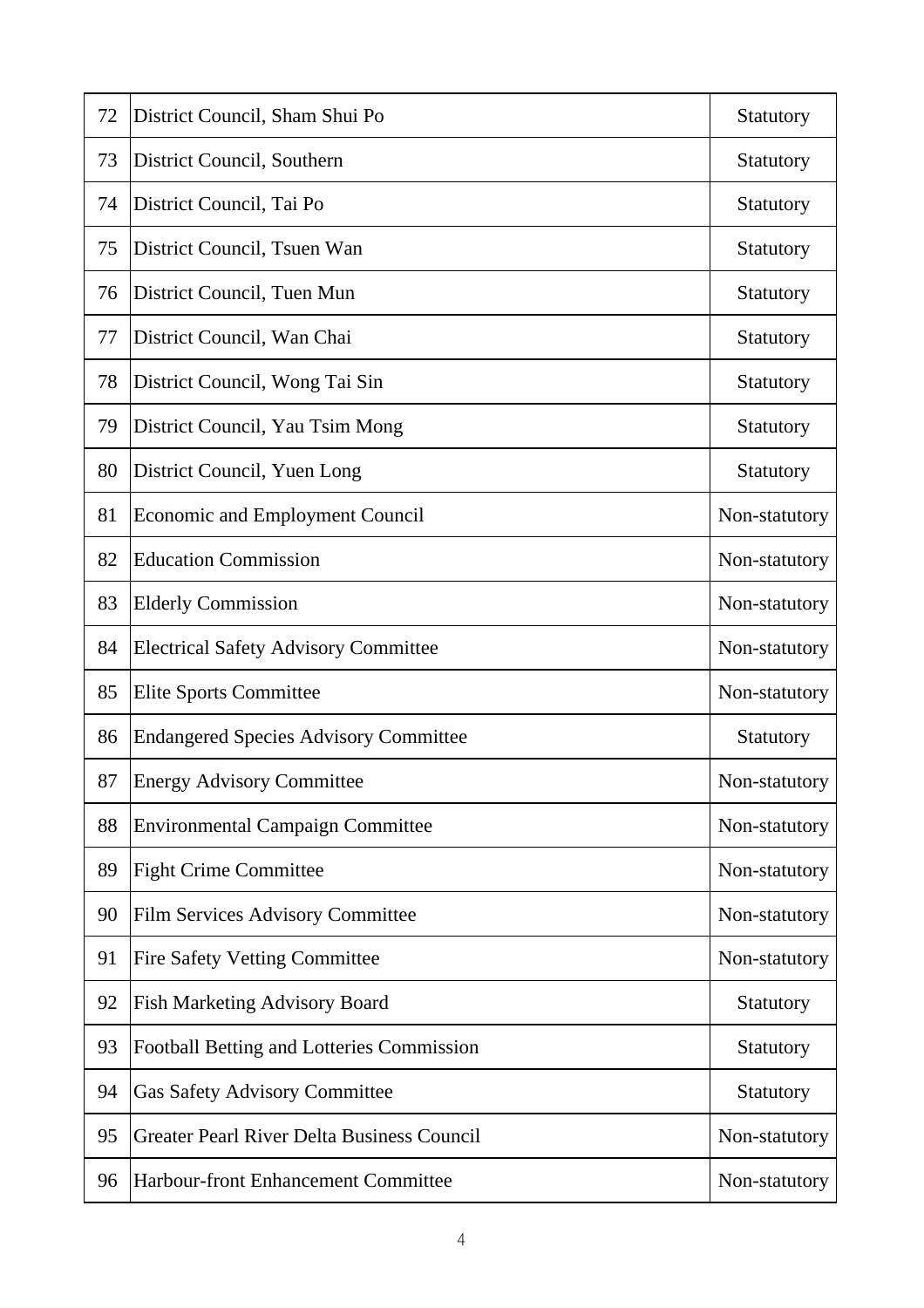| 97  | Health and Medical Development Advisory Committee                                                               | Non-statutory |
|-----|-----------------------------------------------------------------------------------------------------------------|---------------|
| 98  | <b>High Speed Craft Consultative Committee</b>                                                                  | Non-statutory |
| 99  | Hong Kong Advisory Council on AIDS                                                                              | Non-statutory |
| 100 | Hong Kong Committee for Pacific Economic Cooperation                                                            | Non-statutory |
| 101 | Hong Kong Council on Smoking and Health                                                                         | Statutory     |
| 102 | Hong Kong Export Credit Insurance Corporation Advisory Board                                                    | Statutory     |
| 103 | Hong Kong Logistics Development Council                                                                         | Non-statutory |
| 104 | Hong Kong Maritime Industry Council                                                                             | Non-statutory |
| 105 | Hong Kong Port Development Council                                                                              | Non-statutory |
| 106 | Hong Kong School Drama Council                                                                                  | Non-statutory |
| 107 | <b>Honours Committee</b>                                                                                        | Non-statutory |
| 108 | Immigration Department Users' Committee                                                                         | Non-statutory |
| 109 | Independent Commission on Remuneration for Members of the District<br>Councils of the HKSAR                     | Non-statutory |
| 110 | Independent Commission on Remuneration for Members of the<br>Executive Council and the Legislature of the HKSAR | Non-statutory |
| 111 | <b>Insurance Advisory Committee</b>                                                                             | Statutory     |
|     | 112 Junior Secondary Education Assessment Committee                                                             | Non-statutory |
| 113 | Labour Advisory Board                                                                                           | Non-statutory |
| 114 | Land and Building Advisory Committee                                                                            | Non-statutory |
| 115 | Law Reform Commission of Hong Kong                                                                              | Non-statutory |
|     | 116 Legal Aid Services Council                                                                                  | Statutory     |
| 117 | <b>Major Sports Events Committee</b>                                                                            | Non-statutory |
| 118 | Mandatory Provident Fund Industry Schemes Committee                                                             | Statutory     |
| 119 | Mandatory Provident Fund Schemes Advisory Committee                                                             | Statutory     |
| 120 | <b>Manpower Development Committee</b>                                                                           | Non-statutory |
| 121 | <b>Marketing Advisory Board</b>                                                                                 | Statutory     |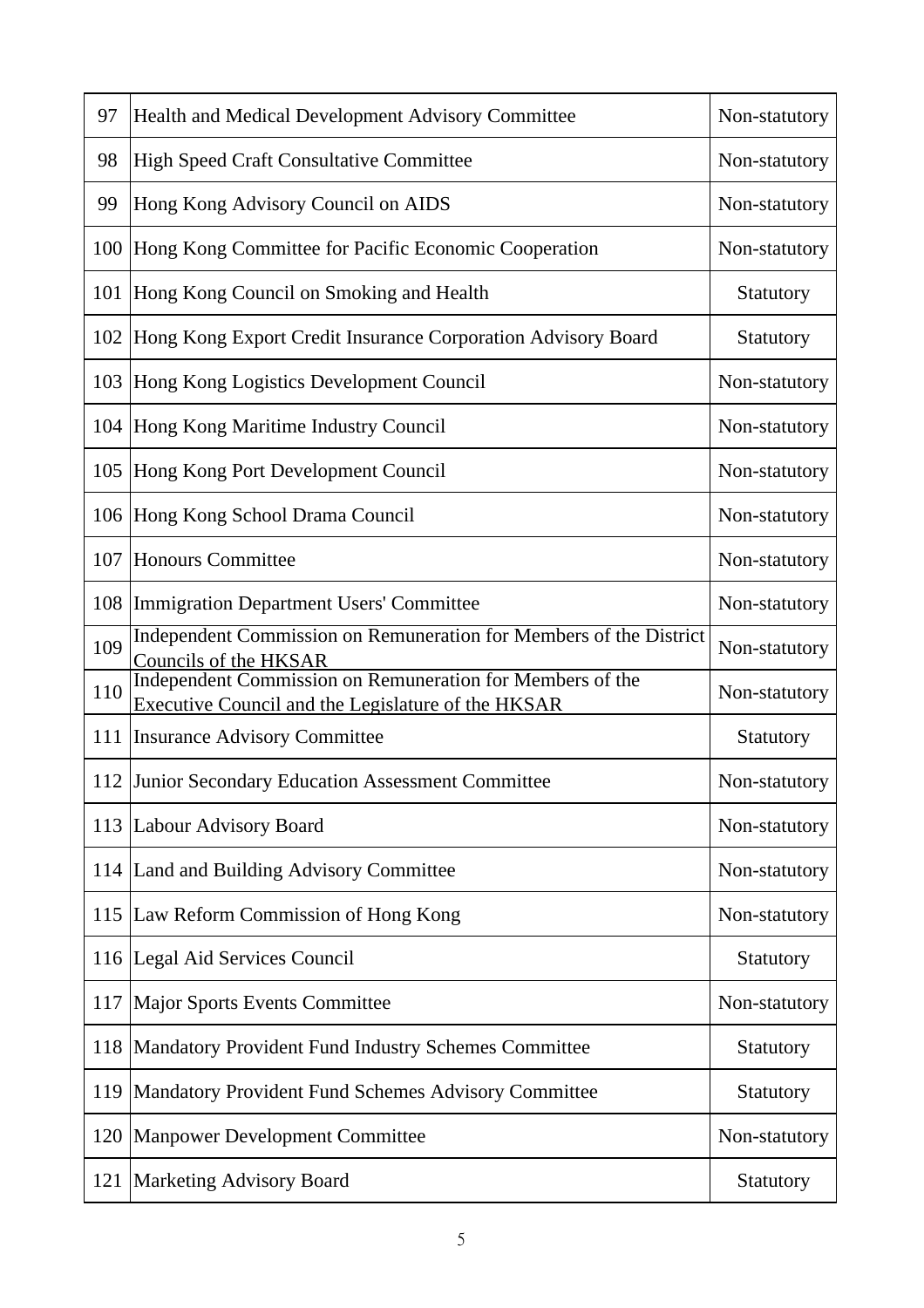| 122 | National Committee for the Certification of Wild Poliovirus<br><b>Eradication in Hong Kong</b>                     | Non-statutory |
|-----|--------------------------------------------------------------------------------------------------------------------|---------------|
| 123 | Non-official Justices of the Peace Selection Committee                                                             | Non-statutory |
|     | 124 Operations Review Committee of the ICAC                                                                        | Non-statutory |
| 125 | Panel of Assessors for the Innovation and Technology Support<br>Programme under the Innovation and Technology Fund | Non-statutory |
|     | 126 Panel of Film Censorship Advisers                                                                              | Statutory     |
| 127 | <b>Pensions Assessment Board</b>                                                                                   | Statutory     |
|     | 128   Personal Data (Privacy) Advisory Committee                                                                   | Statutory     |
| 129 | Pilotage Advisory Committee                                                                                        | Statutory     |
|     | 130 Po Leung Kuk Advisory Board                                                                                    | Statutory     |
| 131 | Port Area Security Advisory Committee                                                                              | Non-statutory |
| 132 | Port Operations Committee                                                                                          | Non-statutory |
| 133 | <b>Port Welfare Committee</b>                                                                                      | Non-statutory |
|     | 134 Pressure Equipment Advisory Committee                                                                          | Non-statutory |
| 135 | Prevention of Legionnaires' Disease Committee                                                                      | Non-statutory |
|     | 136 Primary One Admission Committee                                                                                | Non-statutory |
|     | 137 Process Review Committee                                                                                       | Non-statutory |
|     | 138 Provisional Construction Industry Co-ordination Board                                                          | Non-statutory |
| 139 | <b>Provisional Local Vessel Advisory Committee</b>                                                                 | Non-statutory |
| 140 | <b>Public Service Commission</b>                                                                                   | Statutory     |
| 141 | Radio Spectrum Advisory Committee                                                                                  | Non-statutory |
| 142 | Radiological Protection Advisory Group                                                                             | Non-statutory |
| 143 | <b>Rehabilitation Advisory Committee</b>                                                                           | Non-statutory |
| 144 | <b>Research Grants Council</b>                                                                                     | Non-statutory |
| 145 | <b>Rice Advisory Committee</b>                                                                                     | Non-statutory |
| 146 | <b>Risk Communication Advisory Group</b>                                                                           | Non-statutory |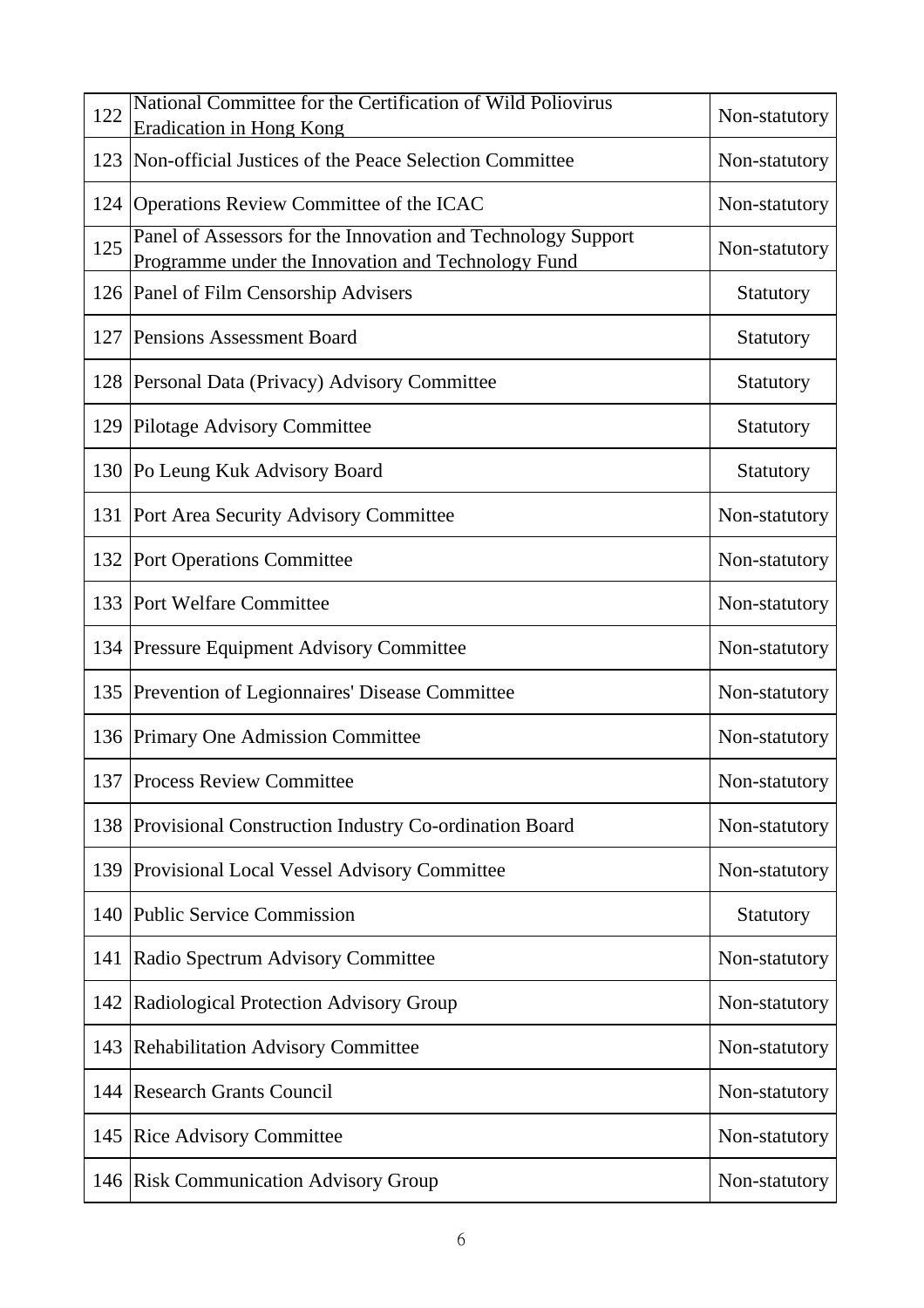| 147 | Risk Management Committee of the Hong Kong Exchanges and<br><b>Clearing Limited</b>          | Statutory     |
|-----|----------------------------------------------------------------------------------------------|---------------|
| 148 | Road Safety Council                                                                          | Non-statutory |
| 149 | <b>Safety Officer Advisory Committee</b>                                                     | Statutory     |
| 150 | School Allocation Committee                                                                  | Non-statutory |
| 151 | Seafarers' Advisory Board                                                                    | Statutory     |
| 152 | <b>Secondary School Places Allocation Committee</b>                                          | Non-statutory |
| 153 | Securities and Futures Commission Advisory Committee                                         | Statutory     |
| 154 | <b>Shipping Consultative Committee</b>                                                       | Non-statutory |
| 155 | <b>Skills Upgrading Scheme Steering Committee</b>                                            | Non-statutory |
| 156 | Small and Medium Enterprises Committee                                                       | Non-statutory |
| 157 | Social Welfare Advisory Committee                                                            | Non-statutory |
| 158 | <b>Sports Commission</b>                                                                     | Non-statutory |
| 159 | <b>Stamp Advisory Committee</b>                                                              | Non-statutory |
| 160 | Standing Advisory Committee (Oil Storage Installations)                                      | Statutory     |
| 161 | Standing Commission on Civil Service Salaries and Conditions of<br>Service                   | Non-statutory |
|     | 162 Standing Committee on Company Law Reform                                                 | Non-statutory |
| 163 | Standing Committee on Directorate Salaries and Conditions of Service                         | Non-statutory |
| 164 | Standing Committee on Disciplined Services Salaries and Conditions<br>of Service             | Non-statutory |
| 165 | Standing Committee on Judicial Salaries and Conditions of Service                            | Non-statutory |
| 166 | Standing Committee on Language Education and Research                                        | Non-statutory |
| 167 | <b>Statistics Advisory Board</b>                                                             | Non-statutory |
| 168 | Steering Committee on Innovation and Technology                                              | Non-statutory |
| 169 | Steering Committee on Strategic Development of Information<br><b>Technology in Education</b> | Non-statutory |
| 170 | Steering Group on the Promotion of Innovation and Design                                     | Non-statutory |
| 171 | Task Force on Continuing Development & Employment-related<br>Training for Youth              | Non-statutory |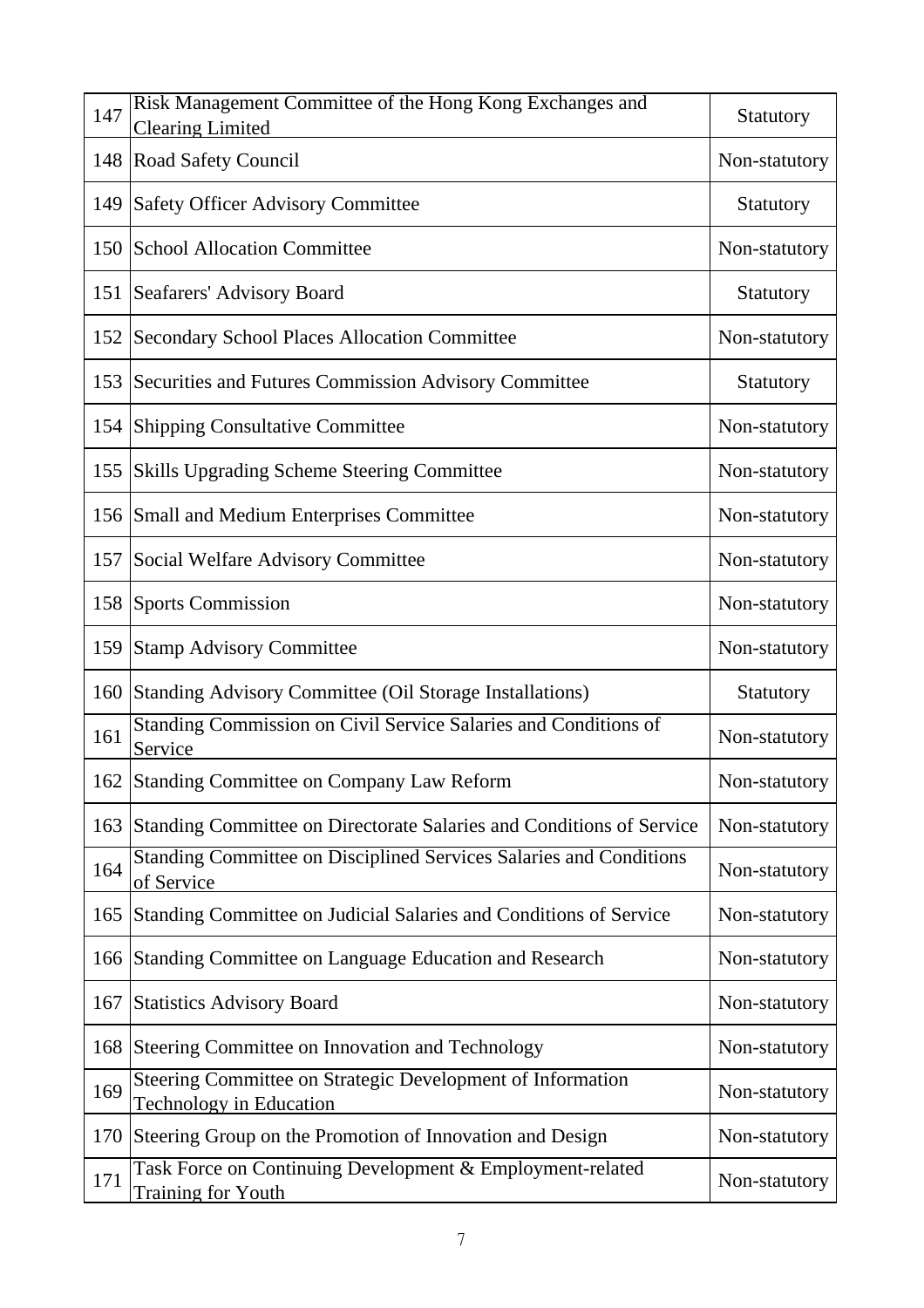|     | 172 Telecommunications Numbering Advisory Committee              | Non-statutory |
|-----|------------------------------------------------------------------|---------------|
| 173 | <b>Telecommunications Standards Advisory Committee</b>           | Non-statutory |
| 174 | <b>Telecommunications Users and Consumers Advisory Committee</b> | Non-statutory |
| 175 | <b>Textiles Advisory Board</b>                                   | Non-statutory |
| 176 | <b>Tourism Strategy Group</b>                                    | Non-statutory |
| 177 | <b>Trade and Industry Advisory Board</b>                         | Non-statutory |
| 178 | <b>Transport Advisory Committee</b>                              | Non-statutory |
| 179 | Tung Wah Group of Hospitals Advisory Board                       | Statutory     |
| 180 | University Grants Committee                                      | Non-statutory |
| 181 | <b>Women's Commission</b>                                        | Non-statutory |

# **II. Non-departmental Public Bodies**

| No.            | <b>Name of Body</b>                                     | <b>Status</b> |
|----------------|---------------------------------------------------------|---------------|
| 1              | Board of Directors of the Applied Research Council      | Non-statutory |
| $\overline{2}$ | Board of Governors of the Prince Philip Dental Hospital | Statutory     |
| 3              | <b>Consumer Council</b>                                 | Statutory     |
| $\overline{4}$ | Council of the Hong Kong Academy for Performing Arts    | Statutory     |
| 5              | <b>Employees Retraining Board</b>                       | Statutory     |
| 6              | <b>Equal Opportunities Commission</b>                   | Statutory     |
| 7              | Hong Kong Arts Development Council                      | Statutory     |
| 8              | Hong Kong Examinations and Assessment Authority         | Statutory     |
| 9              | Hong Kong Housing Authority                             | Statutory     |
| 10             | Hong Kong Productivity Council                          | Statutory     |
| 11             | Hong Kong Tourism Board                                 | Statutory     |
| 12             | Hong Kong Trade Development Council                     | Statutory     |
| 13             | <b>Hospital Authority</b>                               | Statutory     |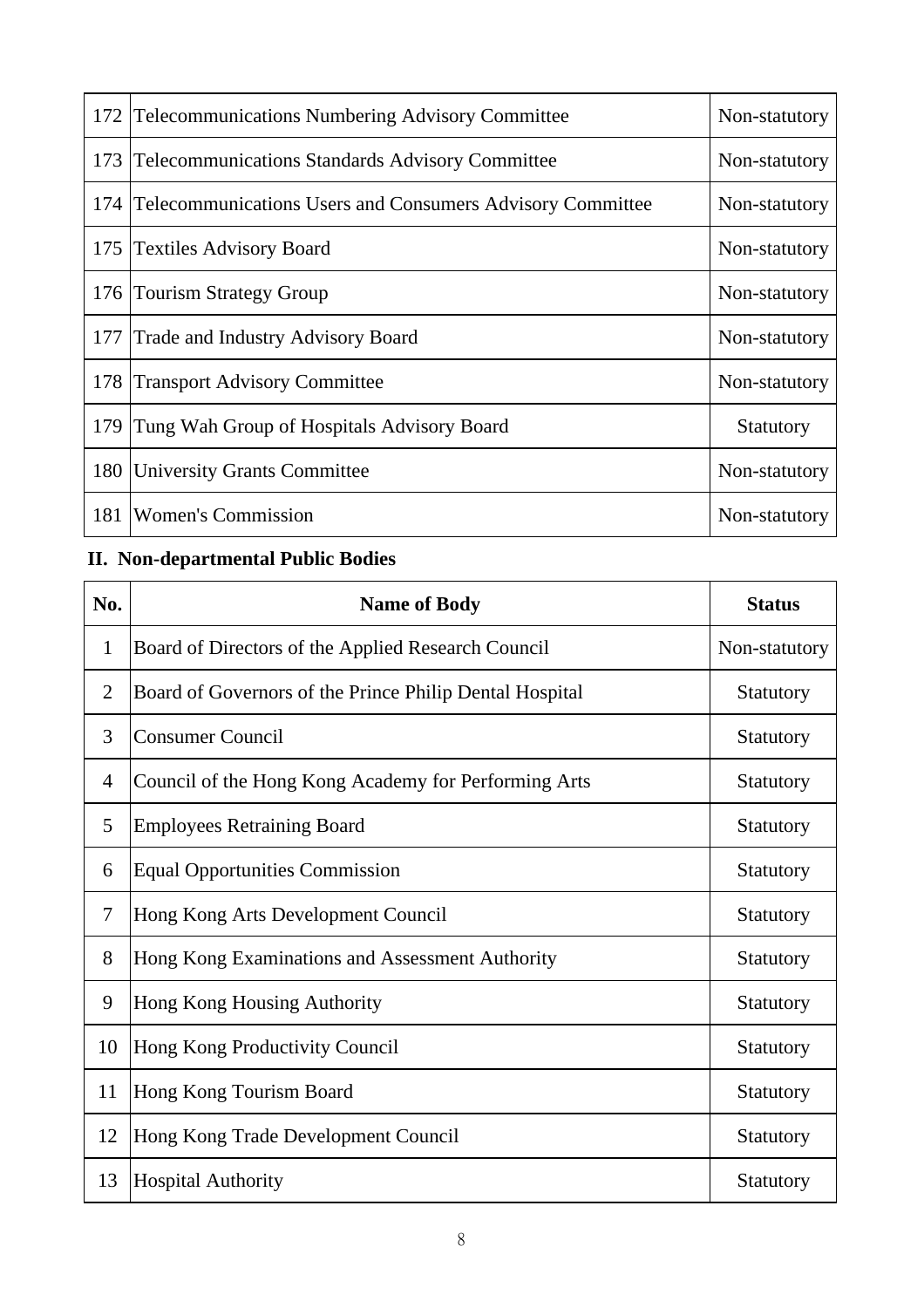| 14 Occupational Safety and Health Council | <b>Statutory</b> |
|-------------------------------------------|------------------|
| 15   Vocational Training Council          | <b>Statutory</b> |

# **III. Regulatory Boards and Bodies**

| No.            | <b>Name of Body</b>                                                                         | <b>Status</b>    |
|----------------|---------------------------------------------------------------------------------------------|------------------|
| 1              | <b>Air Transport Licensing Authority</b>                                                    | Statutory        |
| $\mathbf{2}$   | <b>Architects Registration Board</b>                                                        | Statutory        |
| 3              | <b>Asbestos Administration Committee</b>                                                    | Statutory        |
| $\overline{4}$ | Authorized Persons' and Registered Structural Engineers' Disciplinary<br><b>Board Panel</b> | Statutory        |
| 5              | <b>Authorized Persons Registration Committee Panel</b>                                      | Statutory        |
| 6              | <b>Broadcasting Authority</b>                                                               | <b>Statutory</b> |
| 7              | Chinese Medicine Council of Hong Kong                                                       | Statutory        |
| 8              | <b>Chiropractors Council</b>                                                                | Statutory        |
| 9              | <b>Construction Workers Registration Authority</b>                                          | Statutory        |
| 10             | <b>Contractors Registration Committee Panel</b>                                             | Statutory        |
| 11             | Council of the Hong Kong Academy of Medicine                                                | Statutory        |
| 12             | Council of the Hong Kong Institute of Certified Public Accountants                          | Statutory        |
| 13             | <b>Council on Human Reproductive Technology</b>                                             | Statutory        |
| 14             | Dental Council of Hong Kong                                                                 | Statutory        |
| 15             | Disciplinary Board Panel (Land Survey)                                                      | Statutory        |
| 16             | Disciplinary Board Panel (Lifts and Escalators (Safety Ordinance))                          | Statutory        |
| 17             | Disciplinary Committee Panel (under Social Workers Registration<br>Ordinance)               | Statutory        |
| 18             | Disciplinary Tribunal Panel (Builders' Lifts and Tower Working<br>Platforms (Safety))       | Statutory        |
| 19             | Disciplinary Tribunal Panel (Electricity)                                                   | Statutory        |
| 20             | <b>Electoral Affairs Commission</b>                                                         | Statutory        |
| 21             | <b>Engineers Registration Board</b>                                                         | Statutory        |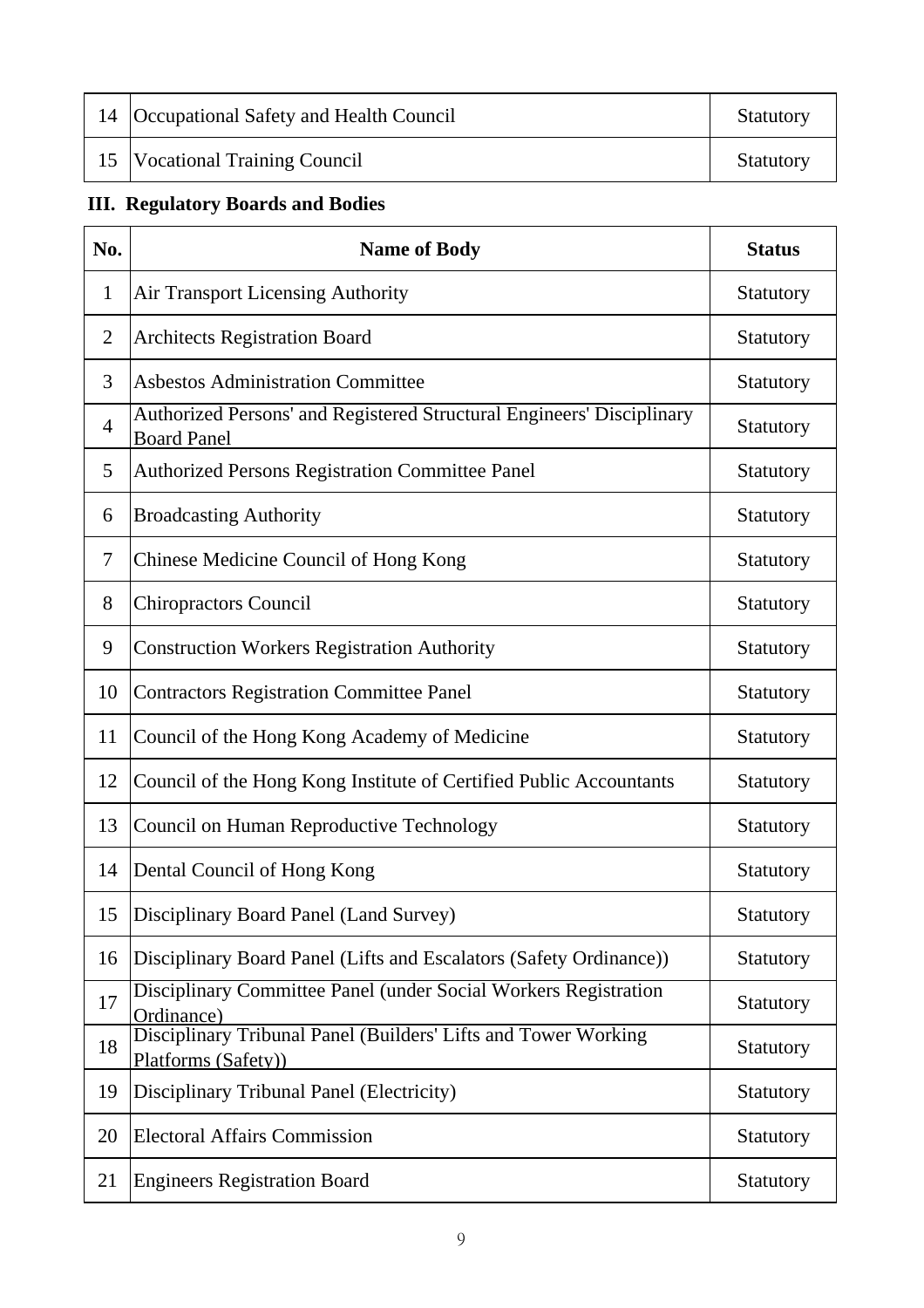| 22 | <b>Estate Agents Authority</b>                             | Statutory |
|----|------------------------------------------------------------|-----------|
| 23 | Fire Service (Installation Contractors) Disciplinary Board | Statutory |
| 24 | Geotechnical Engineers Registration Committee Panel        | Statutory |
| 25 | Hong Kong Council for Academic Accreditation               | Statutory |
| 26 | Hong Kong Deposit Protection Board                         | Statutory |
| 27 | Housing Managers Registration Board                        | Statutory |
| 28 | Human Organ Transplant Board                               | Statutory |
| 29 | <b>Land Surveyors Registration Committee</b>               | Statutory |
| 30 | Landscape Architects Registration Board                    | Statutory |
| 31 | <b>Liquor Licensing Board</b>                              | Statutory |
| 32 | Mandatory Provident Fund Schemes Authority                 | Statutory |
| 33 | Medical Council of Hong Kong                               | Statutory |
| 34 | Midwives Council of Hong Kong                              | Statutory |
| 35 | Nursing Council of Hong Kong                               | Statutory |
| 36 | Pharmacy and Poisons Board                                 | Statutory |
| 37 | <b>Planners Registration Board</b>                         | Statutory |
| 38 | <b>Radiation Board</b>                                     | Statutory |
| 39 | <b>Registered Contractors' Disciplinary Board Panel</b>    | Statutory |
| 40 | Review Panel (Land(Miscellaneous Provision) Ordinance)     | Statutory |
| 41 | <b>Securities and Futures Commission</b>                   | Statutory |
| 42 | Security and Guarding Services Industry Authority          | Statutory |
| 43 | Social Workers Registration Board                          | Statutory |
| 44 | <b>Structural Engineers Registration Committee Panel</b>   | Statutory |
| 45 | <b>Supplementary Medical Professions Council</b>           | Statutory |
| 46 | <b>Surveyors Registration Board</b>                        | Statutory |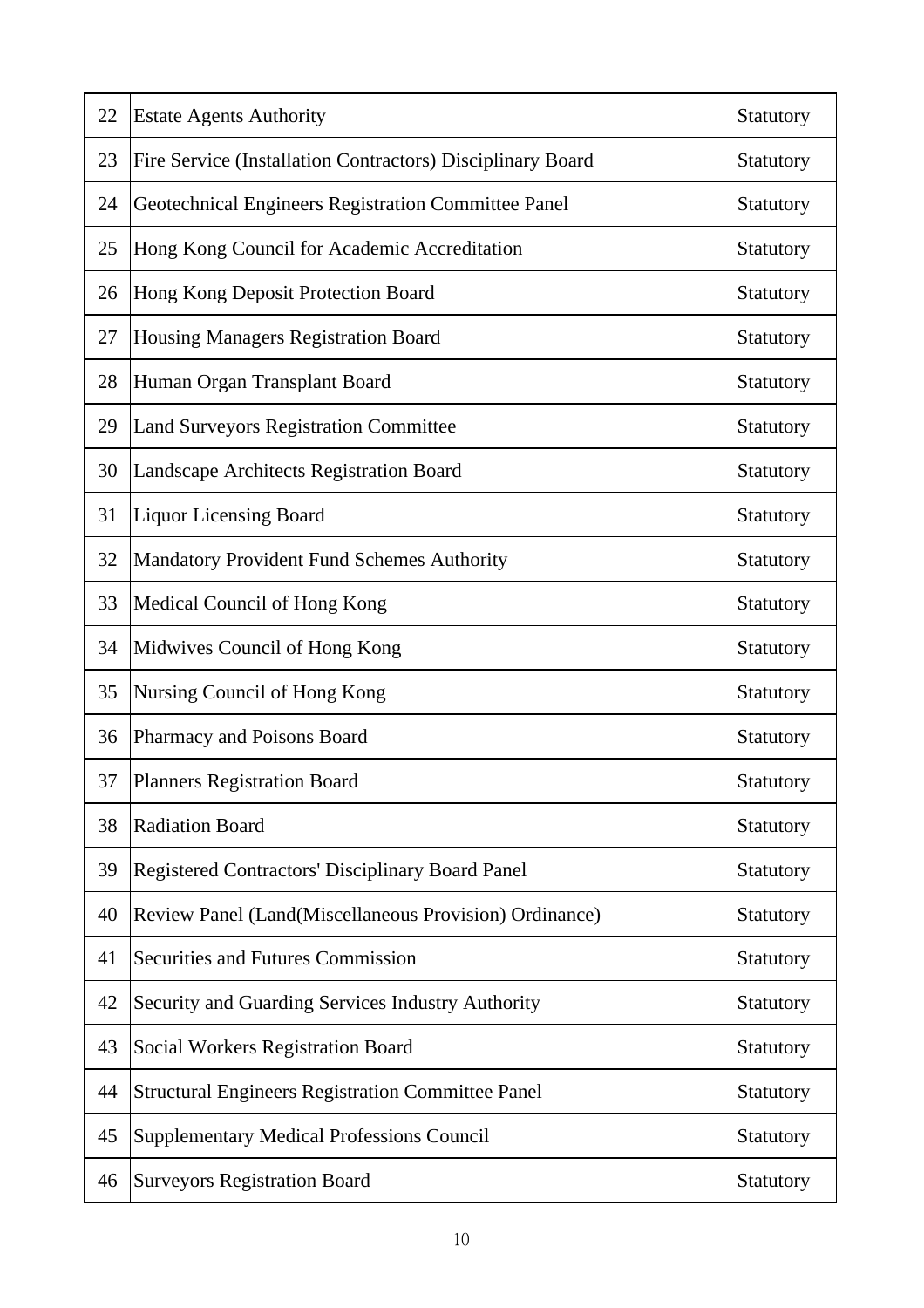| 47 Town Planning Board       | <b>Statutory</b> |
|------------------------------|------------------|
| 48 Veterinary Surgeons Board | <b>Statutory</b> |

# **IV. Appeal Boards**

| No.            | <b>Name of Body</b>                                                          | <b>Status</b> |
|----------------|------------------------------------------------------------------------------|---------------|
| $\mathbf{1}$   | <b>Administrative Appeals Board</b>                                          | Statutory     |
| $\mathbf{2}$   | Air Pollution Control Appeal Board                                           | Statutory     |
| 3              | <b>Appeal Board (Amusement Game Centres)</b>                                 | Statutory     |
| $\overline{4}$ | Appeal Board (Bedspace Apartments)                                           | Statutory     |
| 5              | Appeal Board (Betting Duty Ordinance)                                        | Statutory     |
| 6              | Appeal Board (Clubs (Safety of Premises))                                    | Statutory     |
| 7              | Appeal Board (Hotel and Guesthouse Accommodation)                            | Statutory     |
| 8              | Appeal Board on Closure Orders (Immediate Health Hazard)                     | Statutory     |
| 9              | Appeal Board on Public Meetings and Processions                              | Statutory     |
| 10             | Appeal Board Panel (Amusement Rides (Safety))                                | Statutory     |
| 11             | Appeal Board Panel (Builders' Lifts and Tower Working Platforms<br>(Safety)) | Statutory     |
| 12             | Appeal Board Panel (Consumer Goods Safety)                                   | Statutory     |
| 13             | Appeal Board Panel (Electricity)                                             | Statutory     |
| 14             | Appeal Board Panel (Entertainment Special Effects)                           | Statutory     |
| 15             | Appeal Board Panel (Gas Safety)                                              | Statutory     |
| 16             | Appeal Board Panel (Lifts & Escalators Safety)                               | Statutory     |
| 17             | Appeal Board Panel (Town Planning)                                           | Statutory     |
| 18             | Appeal Board Panel (Toys and Children's Products Safety)                     | Statutory     |
| 19             | Appeal Board Panel under the Rabies Ordinance (Cap.421)                      | Statutory     |
| 20             | <b>Appeal Boards Panel (Education)</b>                                       | Statutory     |
| 21             | Appeal Panel (Estate Agents Ordinance)                                       | Statutory     |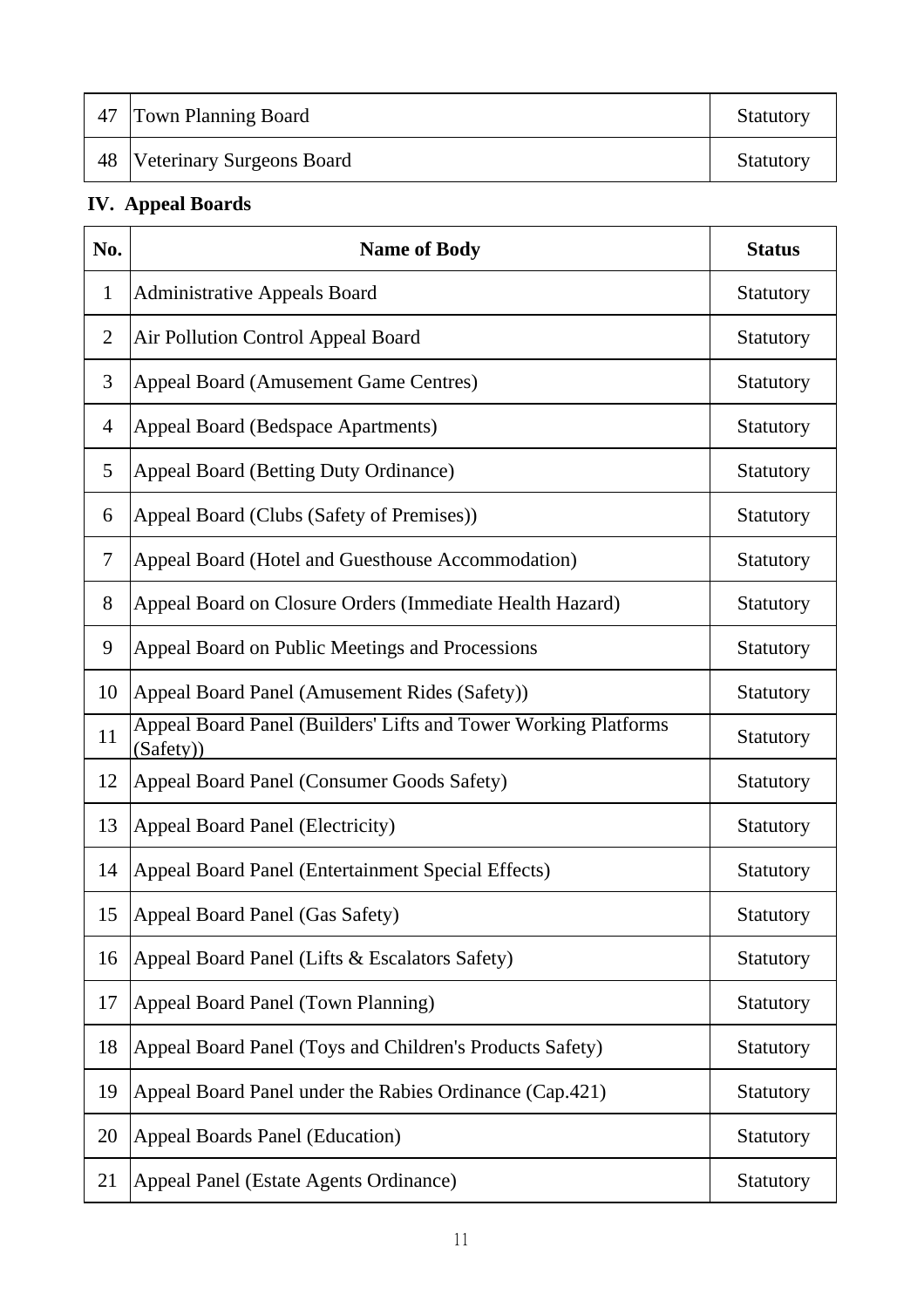| 22 | <b>Appeal Panel on Housing</b>                           | Statutory        |
|----|----------------------------------------------------------|------------------|
| 23 | <b>Appeal Tribunal Panel (Buildings)</b>                 | Statutory        |
| 24 | Board of Review (Film Censorship)                        | Statutory        |
| 25 | Board of Review (Inland Revenue Ordinance)               | Statutory        |
| 26 | <b>Clearing and Settlement System Appeals Tribunal</b>   | Statutory        |
| 27 | Copyright Tribunal                                       | Statutory        |
| 28 | <b>Deposit Protection Appeals Tribunal</b>               | Statutory        |
| 29 | <b>Drainage Appeal Board Panel</b>                       | Statutory        |
| 30 | Dumping at Sea Appeal Board                              | Statutory        |
| 31 | <b>Environmental Impact Assessment Appeal Board</b>      | Statutory        |
| 32 | <b>HKSAR Passports Appeal Board</b>                      | Statutory        |
| 33 | Home Purchase Allowance Appeals Committee Panel          | Non-statutory    |
| 34 | Hong Kong War Memorial Pensions Appeal Board             | Statutory        |
| 35 | <b>Immigration Tribunal</b>                              | Statutory        |
| 36 | <b>Licensing Appeals Board</b>                           | Statutory        |
| 37 | Long-term Prison Sentences Review Board                  | Statutory        |
| 38 | Mandatory Provident Fund Schemes Appeal Board            | Statutory        |
| 39 | <b>Mental Health Review Tribunal</b>                     | Statutory        |
| 40 | Municipal Services Appeals Board                         | Statutory        |
| 41 | Noise Control Appeal Board                               | Statutory        |
| 42 | Non-local Higher and Professional Education Appeal Board | Statutory        |
| 43 | Occupational Retirement Schemes Appeal Board             | Statutory        |
| 44 | Panel of Witness Protection Review Board                 | Statutory        |
| 45 | Pensions Appeal Panel                                    | <b>Statutory</b> |
| 46 | Pharmacy and Poisons Appeal Tribunal                     | Statutory        |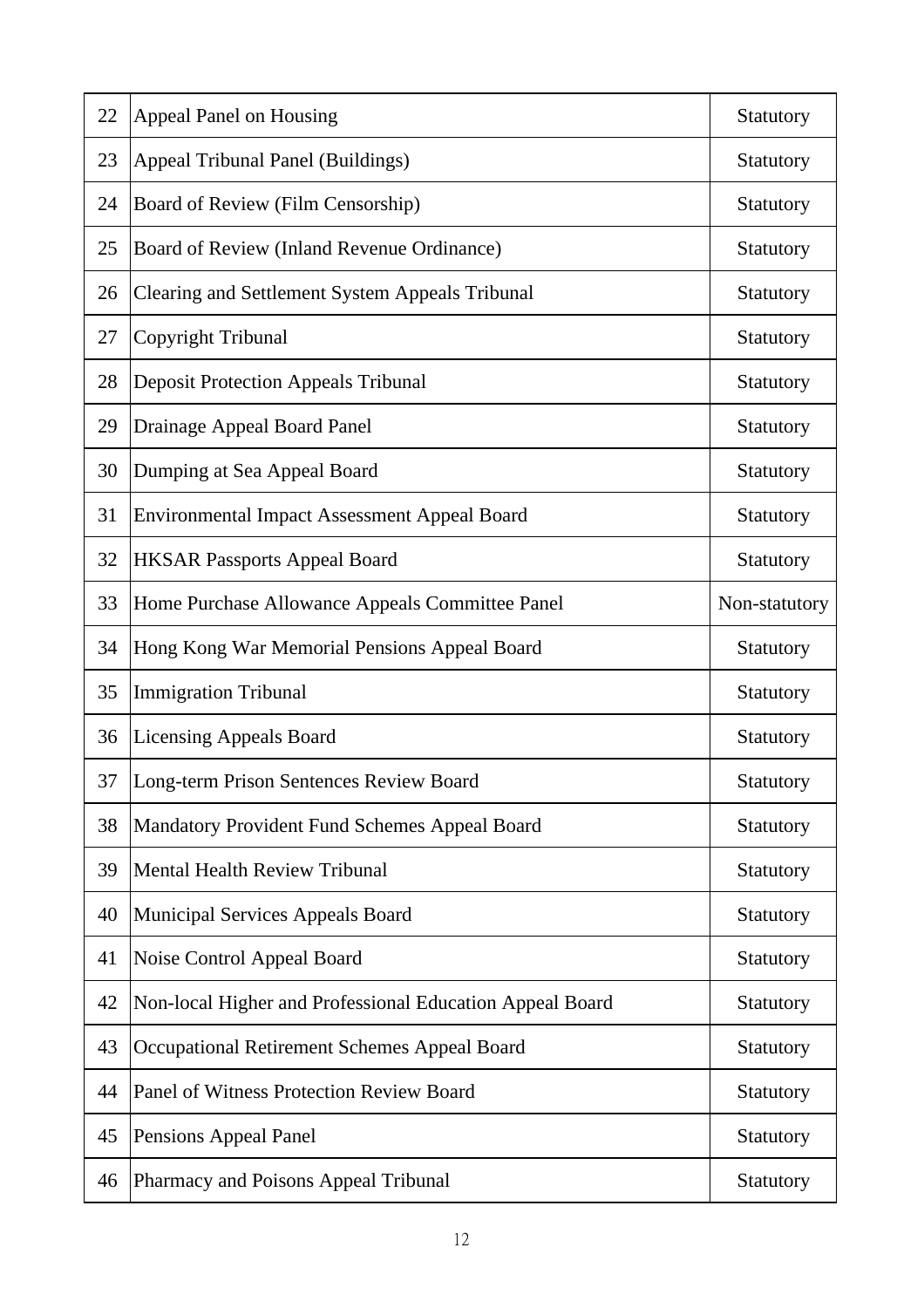| 47 | <b>Post-Release Supervision Board</b>                                                                            | <b>Statutory</b> |
|----|------------------------------------------------------------------------------------------------------------------|------------------|
| 48 | Railway Objections Hearing Panel                                                                                 | Non-statutory    |
| 49 | <b>Refugee Status Review Boards</b>                                                                              | Statutory        |
| 50 | <b>Registration of Persons Tribunal</b>                                                                          | <b>Statutory</b> |
| 51 | <b>Release under Supervision Board</b>                                                                           | Statutory        |
| 52 | Residential Care Homes (Elderly Persons) Appeal Board                                                            | Statutory        |
| 53 | Review Body on Bid Challenges (under the World Trade Organization<br><b>Agreement on Government Procurement)</b> | Non-statutory    |
| 54 | Review Committee on Trust Fund for Severe Acute Respiratory<br>Syndrome                                          | Non-statutory    |
| 55 | Social Security Appeal Board                                                                                     | Non-statutory    |
| 56 | <b>Telecommunications (Competition Provisions) Appeal Board</b>                                                  | <b>Statutory</b> |
| 57 | <b>Transport Tribunal</b>                                                                                        | <b>Statutory</b> |
| 58 | <b>Waste Disposal Appeal Board</b>                                                                               | <b>Statutory</b> |
| 59 | <b>Water Pollution Control Appeal Board</b>                                                                      | <b>Statutory</b> |

# **V. Advisory and Management Boards of Trusts/Funds and Funding Schemes**

| No.            | <b>Name of Body</b>                                                           | <b>Status</b>    |
|----------------|-------------------------------------------------------------------------------|------------------|
| $\mathbf{1}$   | Advisory Committee of the Partnership Fund for the Disadvantaged              | Non-statutory    |
| 2              | <b>Agricultural Products Scholarship Fund Advisory Committee</b>              | <b>Statutory</b> |
| 3              | Board of Control - Grant Schools Provident Fund                               | <b>Statutory</b> |
| $\overline{4}$ | Board of Control - Subsidized Schools Provident Fund                          | <b>Statutory</b> |
| 5              | Board of Directors of the Surviving Spouses' and Children's Pension<br>Scheme | <b>Statutory</b> |
| 6              | Board of Directors of the Widows and Orphans Pension Scheme                   | <b>Statutory</b> |
| $\tau$         | Board of Management of the Chinese Permanent Cemeteries                       | <b>Statutory</b> |
| 8              | Board of Trustees of the Lord Wilson Heritage Trust                           | <b>Statutory</b> |
| 9              | Board of Trustees of the Sir Edward Youde Memorial Fund                       | <b>Statutory</b> |
| 10             | Board of Trustees, Hong Kong Jockey Club Music and Dance Fund                 | Non-statutory    |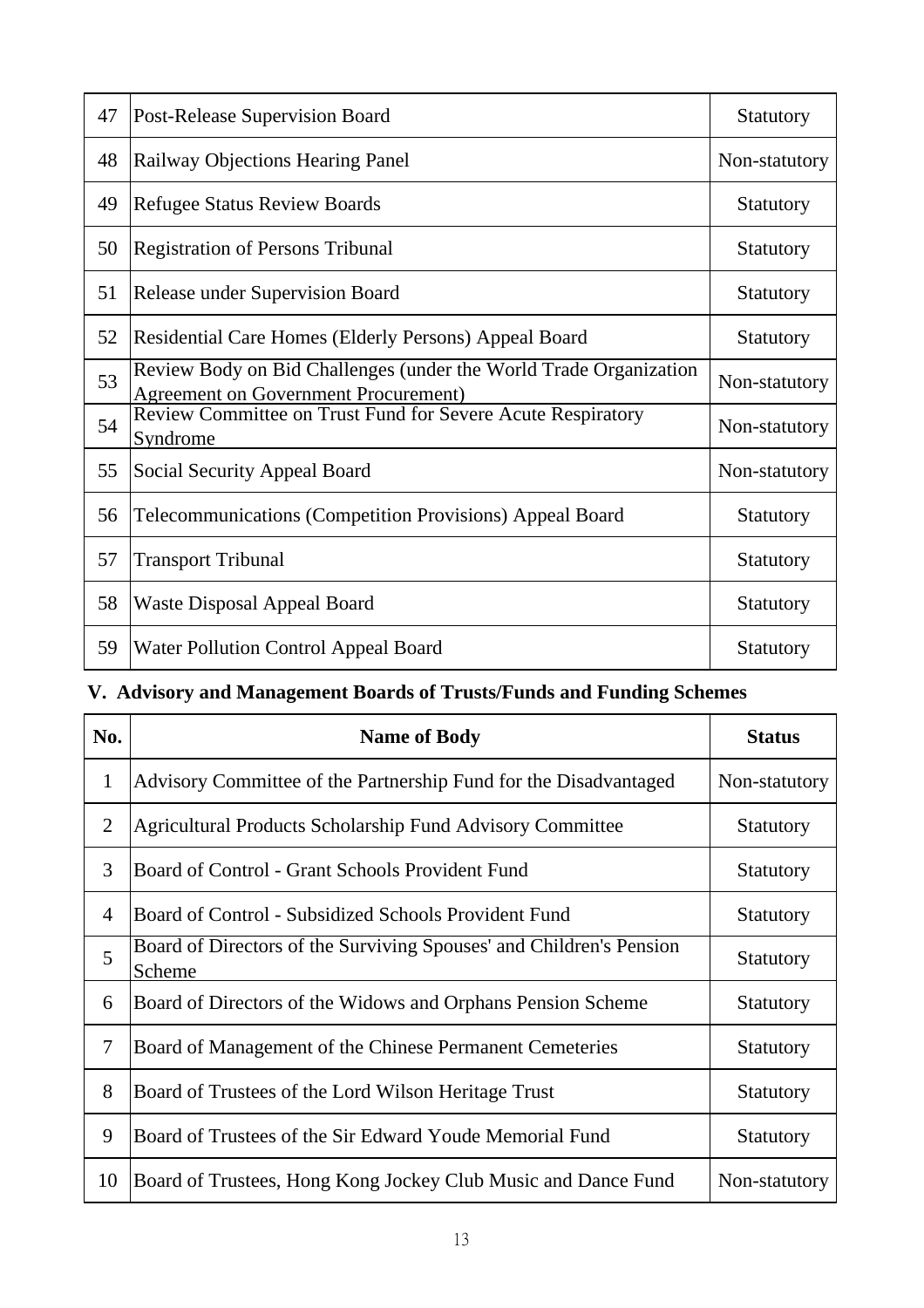| 11 | <b>Brewin Trust Fund Committee</b>                                                                        | Statutory     |
|----|-----------------------------------------------------------------------------------------------------------|---------------|
| 12 | <b>Chinese Temples Committee</b>                                                                          | Statutory     |
| 13 | Committee on Financial Assistance for Family Members of those who<br>Sacrifice their Lives to Save Others | Non-statutory |
| 14 | Committee on Trust Fund for Severe Acute Respiratory Syndrome                                             | Non-statutory |
| 15 | Community Investment and Inclusion Fund Committee                                                         | Non-statutory |
| 16 | <b>Consumer Legal Action Fund Management Committee</b>                                                    | Non-statutory |
| 17 | Correctional Services Children's Education Trust Committee                                                | Statutory     |
| 18 | Correctional Services Children's Education Trust Investment Advisory<br><b>Board</b>                      | Statutory     |
| 19 | Council for the AIDS Trust Fund                                                                           | Non-statutory |
| 20 | Council of the Lord Wilson Heritage Trust                                                                 | Statutory     |
| 21 | Council of the Queen Elizabeth Foundation for the Mentally<br>Handicapped                                 | Statutory     |
| 22 | Criminal and Law Enforcement Injuries Compensation Boards and<br><b>Appeal Board</b>                      | Non-statutory |
| 23 | <b>Customs and Excise Service Children's Education Trust Fund</b><br>Committee                            | Statutory     |
| 24 | <b>Customs and Excise Service Children's Education Trust Fund</b><br><b>Investment Advisory Board</b>     | Statutory     |
| 25 | <b>Disaster Relief Fund Advisory Committee</b>                                                            | Non-statutory |
| 26 | <b>Education Scholarships Fund Committee</b>                                                              | Statutory     |
| 27 | <b>Emergency Relief Fund Committee</b>                                                                    | Statutory     |
| 28 | <b>Employees Compensation Assistance Fund Board</b>                                                       | Statutory     |
| 29 | Employees' Compensation Insurance Levies Management Board                                                 | Statutory     |
| 30 | <b>Environment and Conservation Fund Committee</b>                                                        | Statutory     |
| 31 | <b>Exchange Fund Advisory Committee</b>                                                                   | Statutory     |
| 32 | <b>Fisheries Development Loan Fund Advisory Committee</b>                                                 | Non-statutory |
| 33 | <b>General Support Programme Vetting Committee</b>                                                        | Non-statutory |
| 34 | Government Matriculation Maintenance Grants Selection Committee                                           | Non-statutory |
| 35 | <b>Grantham Scholarships Fund Committee</b>                                                               | Statutory     |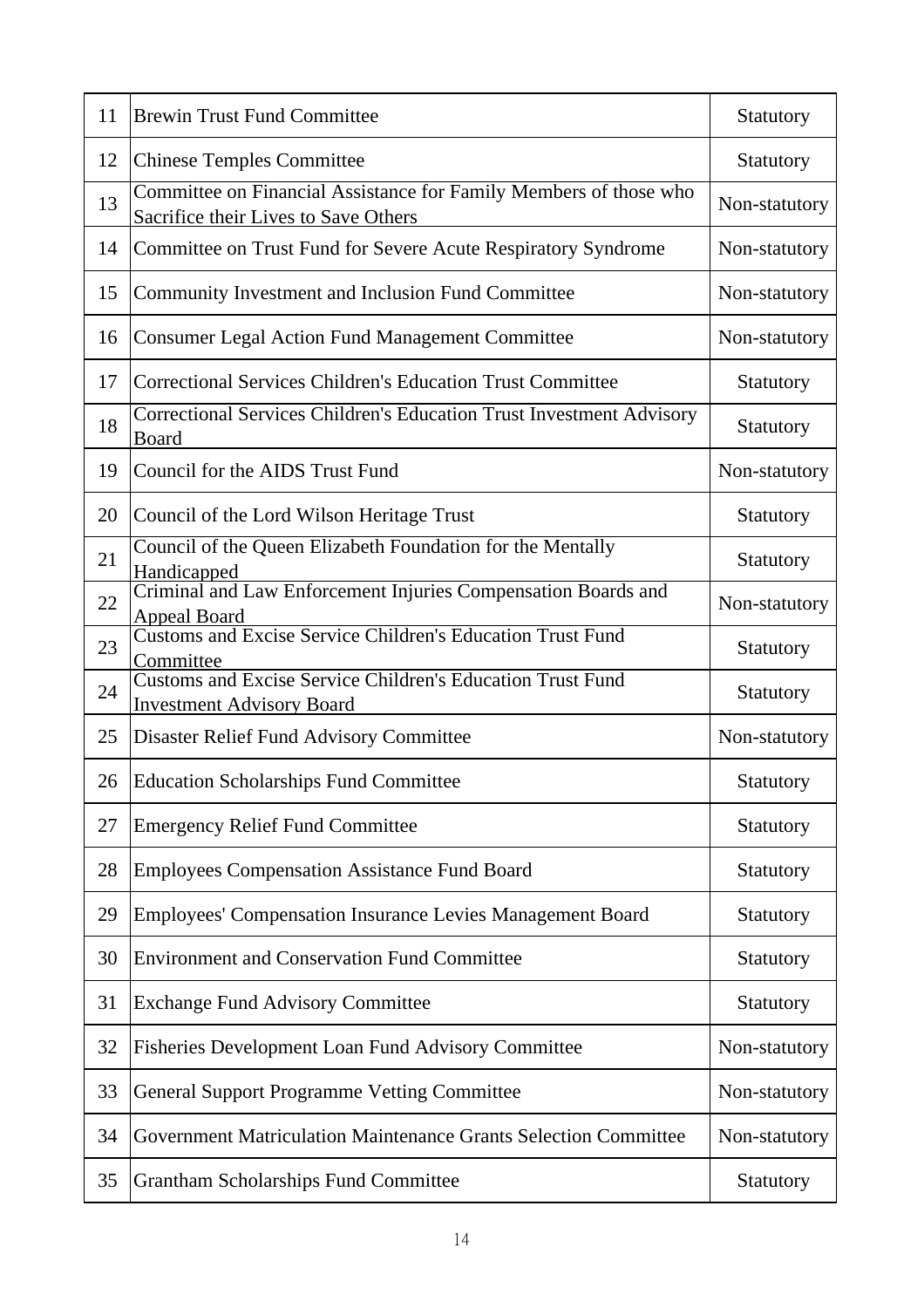| 36 | <b>Health Care and Promotion Fund Committee</b>                                                                         | Non-statutory |
|----|-------------------------------------------------------------------------------------------------------------------------|---------------|
| 37 | Hong Kong Rotary Club Students' Loan Fund & Sing Tao Foundation<br><b>Students' Loan Fund Joint Selection Committee</b> | Non-statutory |
| 38 | Hong Kong War Memorial Pensions Advisory Committee                                                                      | Statutory     |
| 39 | Joint Committee on Student Finance                                                                                      | Non-statutory |
| 40 | Kadoorie Agricultural Aid Loan Fund Committee                                                                           | Statutory     |
| 41 | Kwan Fong Charitable Foundation - Kwan Fong Trust Fund for the<br><b>Needy Advisory Committee</b>                       | Non-statutory |
| 42 | Li Po Chun Charitable Trust Fund Committee                                                                              | Statutory     |
| 43 | Lord Wilson United World Colleges Scholarship Fund Council                                                              | Non-statutory |
| 44 | Lotteries Fund Advisory Committee                                                                                       | Non-statutory |
| 45 | Marine Fish Scholarship Fund Advisory Committee                                                                         | Statutory     |
| 46 | Mercantile Marine Assistance Fund Committee                                                                             | Statutory     |
| 47 | <b>Morrison Scholarships Fund Trust Committee</b>                                                                       | Statutory     |
| 48 | Nanotechnology Projects Vetting Committee                                                                               | Non-statutory |
| 49 | <b>Occupational Deafness Compensation Board</b>                                                                         | Statutory     |
| 50 | Ping Wo Fund Advisory Committee                                                                                         | Non-statutory |
| 51 | Pneumoconiosis Compensation Fund Board                                                                                  | Statutory     |
| 52 | Police Children's Education Trust Investment Advisory Board                                                             | Statutory     |
| 53 | Police Children's Education Trust Management Committee                                                                  | Statutory     |
| 54 | Police Education and Welfare Trust Investment Advisory Board                                                            | Statutory     |
| 55 | Police Education and Welfare Trust Management Committee                                                                 | Statutory     |
| 56 | Prisoners' Education Trust Fund Committee                                                                               | Statutory     |
| 57 | Prisoners' Education Trust Fund Investment Advisory Committee                                                           | Statutory     |
| 58 | Protection of Wages on Insolvency Fund Board                                                                            | Statutory     |
| 59 | <b>Quality Education Fund Investment Committee</b>                                                                      | Non-statutory |
| 60 | <b>Quality Education Fund Steering Committee</b>                                                                        | Non-statutory |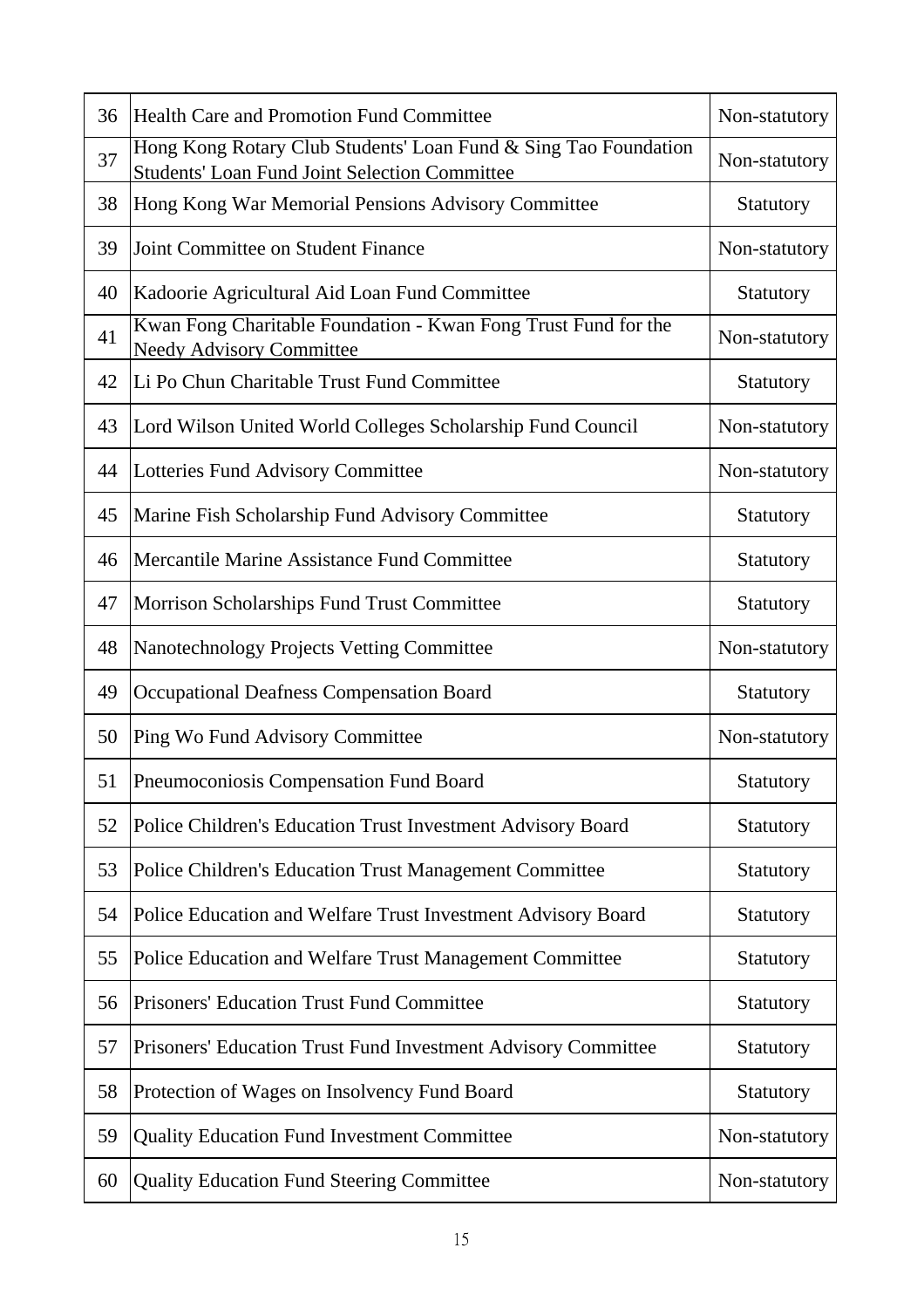| 61 | <b>Research Council</b>                                                                    | Non-statutory |
|----|--------------------------------------------------------------------------------------------|---------------|
| 62 | <b>Sir David Trench Fund Committee</b>                                                     | Non-statutory |
| 63 | Sir David Trench Fund for Recreation Investment Advisory Committee                         | Statutory     |
| 64 | <b>Sir Jack Cater Scholarship Fund Selection Committee</b>                                 | Non-statutory |
| 65 | Sir Murray MacLehose Trust Fund Advisory Committee                                         | Statutory     |
| 66 | <b>Sir Robert Black Trust Fund Committee</b>                                               | Statutory     |
| 67 | <b>Small Entrepreneur Research Assistance Programme Project</b><br><b>Assessment Panel</b> | Non-statutory |
| 68 | <b>SME Development Fund Vetting Committee</b>                                              | Non-statutory |
| 69 | <b>Social Work Training Fund Committee</b>                                                 | Statutory     |
| 70 | Tang Shiu Kin & Ho Tim Charitable Fund Management Committee                                | Non-statutory |
| 71 | The Sir Edward Youde Memorial Fund Council                                                 | Statutory     |
| 72 | <b>Traffic Accident Victims Assistance Advisory Committee</b>                              | Non-statutory |
| 73 | <b>Travel Industry Compensation Fund Management Board</b>                                  | Statutory     |
| 74 | Vetting Committee of the Professional Services Development<br><b>Assistance Scheme</b>     | Non-statutory |

## **VI. Public Corporations**

| No.            | <b>Name of Body</b>                                                             | <b>Status</b>    |
|----------------|---------------------------------------------------------------------------------|------------------|
|                | <b>Airport Authority</b>                                                        | Statutory        |
| $\overline{2}$ | Board of Directors of the Hong Kong Science and Technology Parks<br>Corporation | Statutory        |
| 3              | Board of the Urban Renewal Authority                                            | <b>Statutory</b> |
| $\overline{4}$ | Managing Board of the Kowloon-Canton Railway Corporation                        | Statutory        |
| 5              | Ocean Park Corporation Board                                                    | <b>Statutory</b> |

### **VII. Miscellaneous Boards and Committees**

| No. | <b>Name of Body</b>                                   | <b>Status</b>    |
|-----|-------------------------------------------------------|------------------|
|     | Award Council of the Hong Kong Award for Young People | Non-statutory    |
|     | Clothing Industry Training Authority                  | <b>Statutory</b> |